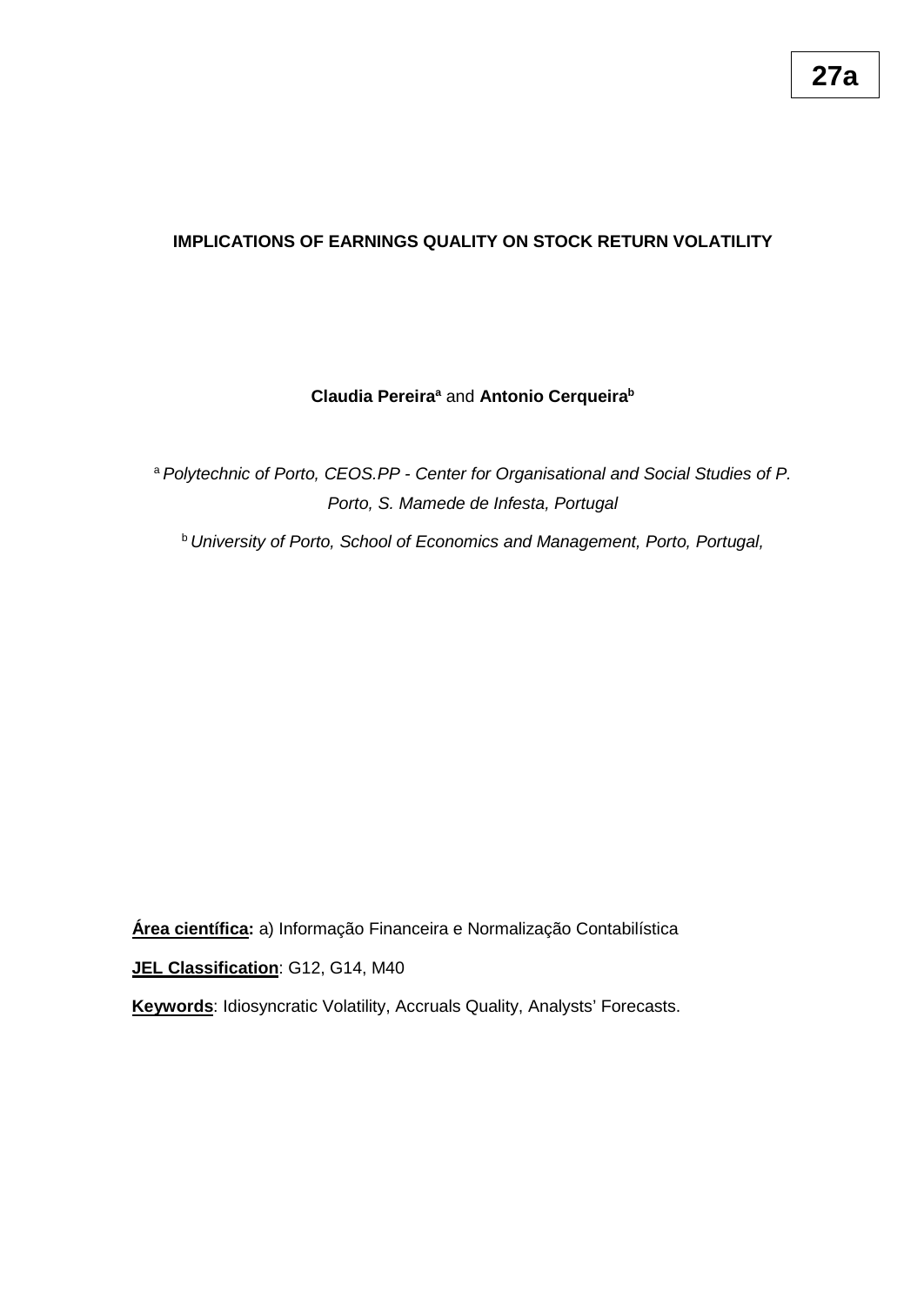# **IMPLICATIONS OF EARNINGS QUALITY ON STOCK RETURN VOLATILITY**

# **Abstract**

We aim at analyzing the performance of accrual-based measures of earnings quality by developing an approach that consists in exploiting the likely relation between a firm's earnings quality and the major component of stock return volatility which is idiosyncratic return volatility. Our main explanatory variable for idiosyncratic volatility is given by the volatility of discretionary accruals, usually known as accruals quality.

Using a sample of UK firms listed on the London Stock Exchange, we find that the volatility of discretionary accruals is statistically associated with firm-specific return volatility. This association also holds for other measures of the quality of information environment, such as the dispersion in analysts' forecasts, the innate component of accruals quality and the discretionary component of accruals quality. More specifically, we find that adding the dispersion in analysts' forecasts increases the explanatory power for idiosyncratic volatility of the remaining measures of the quality of the information environment. Our results are consistent with the noise-based approach of idiosyncratic volatility. These findings are likely to contribute to the debate on whether idiosyncratic return volatility captures more firmspecific information being impounded into stock prices or essentially reflects noise.

## **JEL Classification**: G12, G14, M40

**Keywords**: Idiosyncratic Volatility, Accruals Quality, Analysts' Forecasts.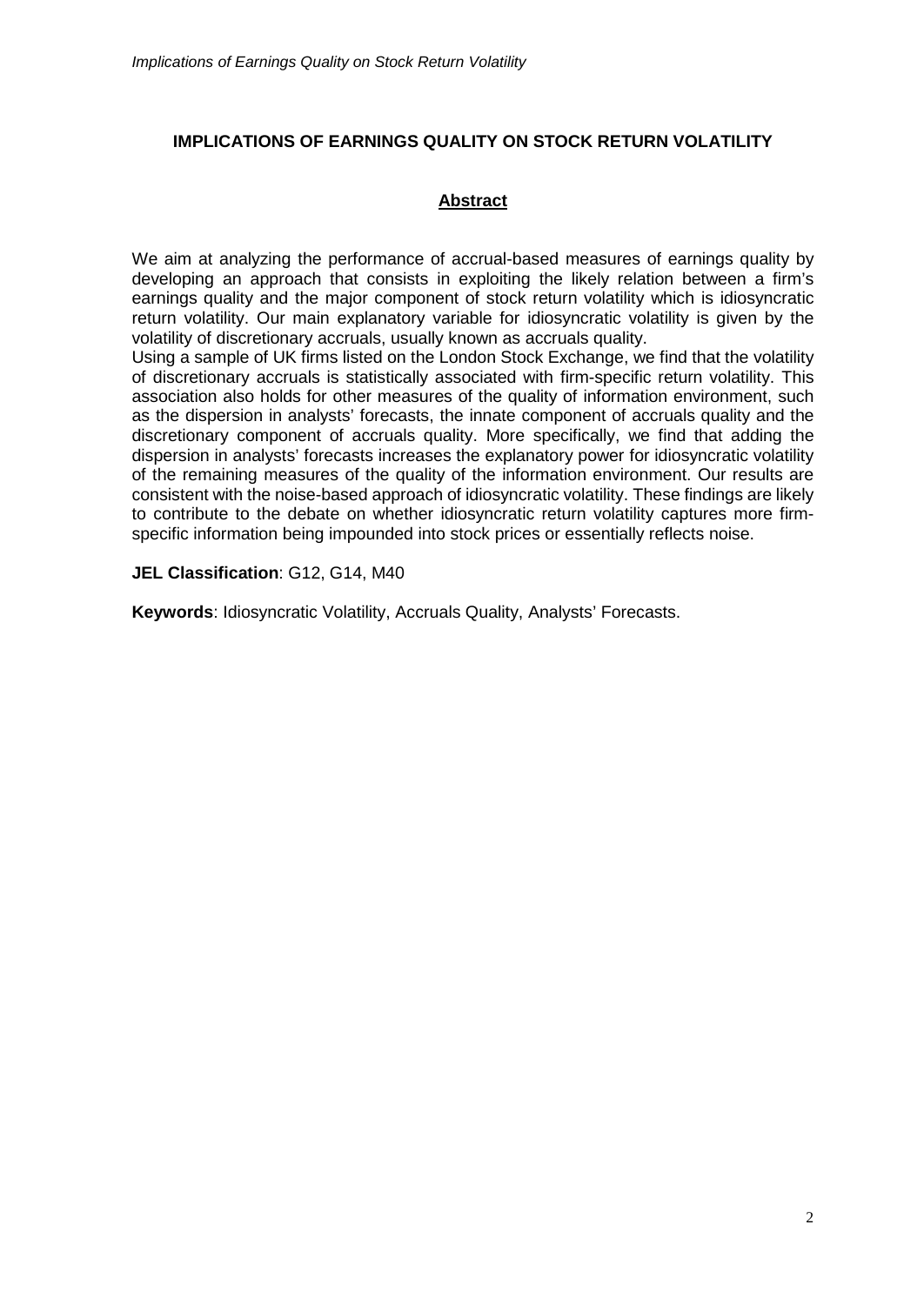## 1. INTRODUCTION

Over recent years, corporate financial crises have had a widespread negative and longlasting impact on the real economy and on the financial sector. The well-known financial scandals that hit large corporations, and that rapidly spread across borders, had consequences that went far beyond their stakeholders, negatively affecting other companies and states due to systemic risk.

Public in general and experts in particular enquire themselves about how it was possible for these companies to get into such a dramatic situation despite the obligation to disclose financial information under the scrutiny of audit firms, financial analysts, international rating agencies and regulatory institutions. The solutions for these issues will certainly include the adoption of corrective measures and the development of systems that could anticipate these disruptive situations.

In order to deepen our understanding of the quality of reported earnings, we examine the cross-sectional association between firm-specific volatility in stock returns, which is the major component of stock return volatility, and the quality of a firm's information environment, more specifically we analyze whether idiosyncratic return volatility (IVOL) is related to a number of proxies for the quality of a firm's information environment.

This research is in line with the study of Rajgopal and Venkatachalam (2011) that find evidence on the association between higher levels of IVOL and deteriorating financial reporting quality across time and the results of Chen at al. (2012) showing that the time series variation in idiosyncratic return volatility is attributable to discretionary accrual volatility.

Identifying the determinants of idiosyncratic volatility has been a topical issue for investors, managers, regulators, accountants and academics. Moreover, the stream of literature on the nature of IVOL has important implications for asset pricing models. In some of these models, the variance of stock returns can be decomposed into systematic variance and idiosyncratic variance. Both components have been studied in prior literature, yet firmspecific variance has received far less attention because the prevalent theory assumes it can be eliminated in a well-diversified portfolio. However, because of specific constraints or by choice, for example due to corporate compensation policies (Campbell et al., 2001), some investors hold portfolios that are not well diversified and thus they are affected by shifts in idiosyncratic volatility as well as by shifts in market volatility, Xu and Malkiel (2003). Furthermore, investors using arbitrage strategies to exploit the mispricing of individual stocks, whose activity is fundamental to the efficiency of stock markets, face risks related to idiosyncratic volatility.

By studying the association between IVOL and the quality of a firm's information environment we also aim to contribute to a topical research question that is whether IVOL captures the aggregation of firm-specific information into stock prices or essentially reflects noise. A strand of literature analyzes the association between firm-specific volatility and the characteristics of the firm's information or governance environment. However, these studies differ in the assumption about whether IVOL captures firm-specific information or noise, Li et al. 2014. Prior studies beginning with Roll (1988) report a modest ability of asset pricing models to explain stock price variations even after eliminating data surrounding news reports in the financial press. Therefore, beyond the econometric definition of idiosyncratic volatility there is no consensus in the literature about whether firm-specific volatility can be explained by the capitalization of private information or by noise. Among those who develop the private information explanation, Morck et al. (2000) propose that stock markets in developed economies tend to capitalize more firm-specific information, thus exhibiting high levels of IVOL. In the same vein, Ferreira and Laux (2007) use IVOL to measure firmspecific information impounded into stock prices and Hutton et al. (2009) relate less firmspecific information available with less IVOL. In the strand of literature related to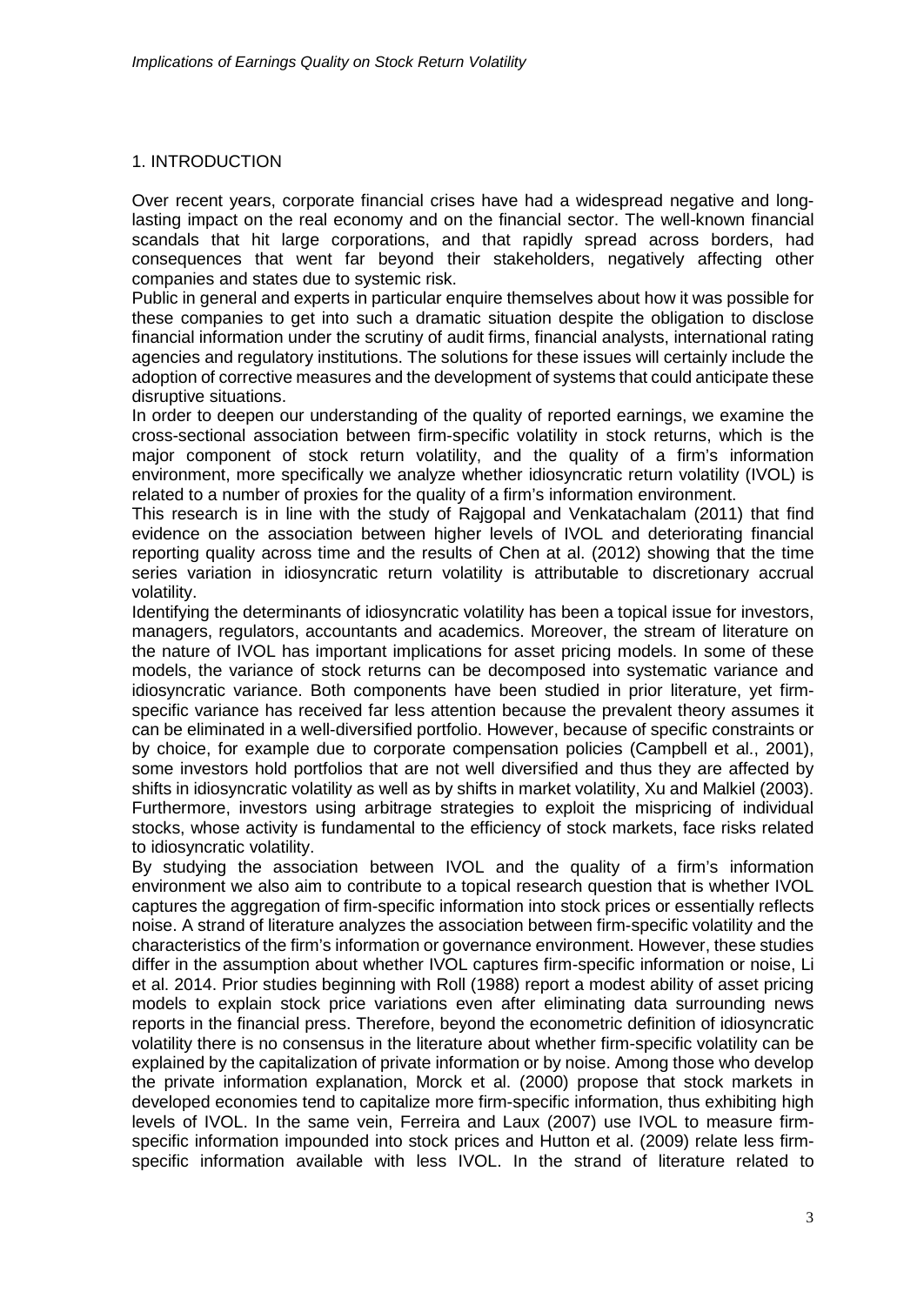explanations based on noise trading and poor information environments, Rajgopal and Venkatachalam (2011) find empirical results indicating a positive association between rising IVOL and falling earnings quality and Kelly (2014) provides empirical evidence that high IVOL stocks are small, young, followed by few analysts and have high bid-ask spreads, and these characteristics, which reflect a poor information environment, do not facilitate the incorporation of private information into stock prices. In the same line of research, Aabo et al. (2017) find that larger values of IVOL reflect a high level noise trading.

Accounting fundamentals are extensively used to develop measures of earnings quality in a number of research studies including those relating to IVOL, for example Hutton et al. (2009), Rajgopal and Venkatachalam (2011) and Chen et al. (2012). In this research, we examine the relationship between idiosyncratic volatility and three accrual-based measures for earnings quality that are accruals quality and the innate and discretionary components of accruals quality. Accruals quality is used for example by Francis et al. (2005), Bhattacharya et al. (2013) and Cerqueira and Pereira (2017). In addition, Francis et al. (2005) decomposes the accruals quality measure to investigate whether the cost of capital is related to the innate and the discretionary components of accruals quality.

We also add another measure of the quality of the firm's information environment that is the dispersion in analysts' forecasts. We propose that combining the accrual-based measures of earnings quality and the dispersion in analysts' forecasts provides a better indicator of the quality of a firm's information environment than accruals quality measures solely and our results support this hypothesis.

Using daily data on stock returns for UK firms listed on the London Stock Exchange, we find a positive association between poor information environments and idiosyncratic volatility. These results are consistent with noise view of idiosyncratic volatility and are in line with the findings of Rajgopal and Venkatachalam (2011).

As regards the determinants of IVOL, we find evidence that poor information environment, leverage and the intensity of information disclosure tend to increase IVOL, while more age, better performance and larger firms tend exhibit lower levels of IVOL.

Our contribution to the literature on the quality of a firm's information environment and idiosyncratic volatility is threefold. Firstly, using UK nonfinancial firms listed in the London Stock Exchange, we provide empirical evidence on the positive association between poor information environments and idiosyncratic volatility. This finding is important because it provides insights into the interpretation of the residuals of asset pricing models, namely because these results contrast with the traditional view where such residuals reflect the incorporation of firm-specific information into stock prices. Secondly, our study uses UK data. The United Kingdom has the most developed financial market in Europe and it is important to compare our results with those of related studies for the US, namely with the studies of Rajgopal and Venkatachalam (2011) and Chen et al. (2012). Thirdly, the studies of Rajgopal and Venkatachalam (2011) and Chen et al. (2012) use sample periods ending in 2001 and 2009 respectively, while ours ends in 2015, thus we include more years after the 2008 financial crisis. Although we do not compare the results before and after the crisis it is important to incorporate in the analysis data obtained in distinct financial scenarios.

The remainder of this article is organized as follows. Section 2 displays a brief literature review and develops the hypotheses tested in the empirical study. Section 3 describes the empirical research design. Section 4 presents sample selection procedures and sample characteristics. Section 5 documents some descriptive statistics and reports the results of the empirical tests and in Section 6 are presented some concluding remarks.

### 2. LITERATURE REVIEW AND HYPOTHESES DEVELOPMENT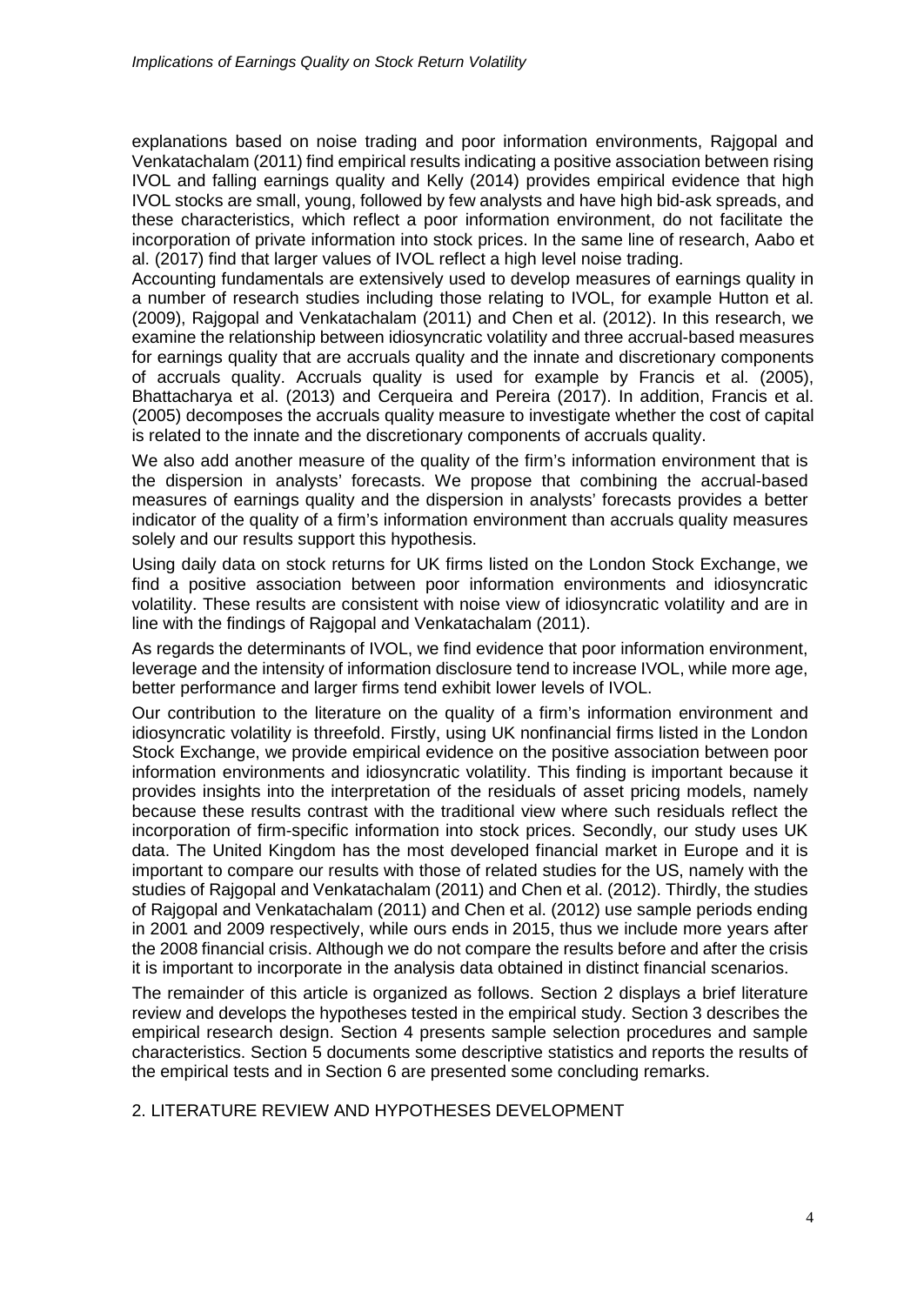Based on asset pricing models, idiosyncratic volatility measures the part of the variation in returns after adjusting total risk for the variation in non-diversifiable risk factors included in a specific asset pricing model, for example the CAPM.

Standard asset pricing models consider that only systematic risk is priced in equilibrium, because in theory idiosyncratic risk can be eliminated by portfolio diversification.

However, recent literature claims that investors hold poorly diversified portfolios due to transaction costs, taxes or other institutional restrictions, Angelidis and Tessaromatis (2008).

Additionally, empirical findings of Goetzman and Kumar (2008) document that a large proportion of a sample of US individual investors hold under-diversified portfolios including less than ten stocks. This contrasts with the evidence reported by Campbell et al. (2001) that the increase in idiosyncratic volatility over time has increased the number of stocks needed to achieve portfolio diversification to at least fifty stocks. Once some investors hold non-diversified portfolios then idiosyncratic risk should matter to explain stock returns and asset pricing models that include only common systematic risk-factors could be missspecified

In line with the above arguments, previous studies have argued that idiosyncratic volatility can reflect either the capitalization of firm-specific information into stock prices, Morck et al. (2000), Ferreira and Laux (2007) and Hutton et al. (2009) or noise, namely poor earnings quality, Rajgopal and Venkatachalam (2011) and Chen et al. (2012), retail investors behaving as noise traders, Foucault et al. (2011) or the increasing role of noise trading, Aabo et al. (2017). A number of prior studies find that idiosyncratic volatility displays a positive and significant relationship to mispricing, consistent with the noise approach to idiosyncratic volatility, Li et al. (2014).

We assume that poor information environments make more difficult for investors to interpret information contained in reported earnings and thus investors with no access to private information tend to trade on such poor public information. With poor public information informed investors get an informational advantage relative to liquidity traders, O'Hara's (2004). Thus, the characteristics of the trading process must reflect investors' heterogeneous beliefs. In line with the above argument, Foucault et al. (2011) find that, on average, stocks purchased by retail investors underperform stocks sold by retail investors, suggesting that those investors tend to trade for non-informational reasons. Given that such trading can move stock prices, the corresponding change in stock returns is likely to reflect, at least in part, noise.

Despite this recent trend in the literature supporting the noise hypothesis of IVOL, whether IVOL captures firm-specific information or noise remains an empirical question and, following the noise approach to IVOL, we posit the following hypothesis:

H1: Poor information environments are positively associated with idiosyncratic return volatility.

To develop further our research questions we must say that our first proxy for the quality of information environment is accruals quality, widely adopted in extant literature to measure earnings quality such as Francis et al. (2005) and Rajgopal and Venkatachalam (2011). In addition, following Francis et al. (2005) and Lobo et al. (2012) we further separate total accruals quality into an innate component and a discretionary component. Innate accruals quality is the component that captures uncertainty about the nature of the firm's business and discretionary accruals quality reflects managerial accounting discretion and error, Lobo et al. (2012). Evidence in Bhattacharya et al. (2013) is consistent with both the innate and discretionary accruals quality being associated with greater information asymmetry. Lobo et al. (2012) find lower consensus (more dispersion in beliefs) for firms with both lower innate and discretionary accruals quality, meaning that both could be used as inverse proxies for the quality of information environment. Furthermore empirical evidence reported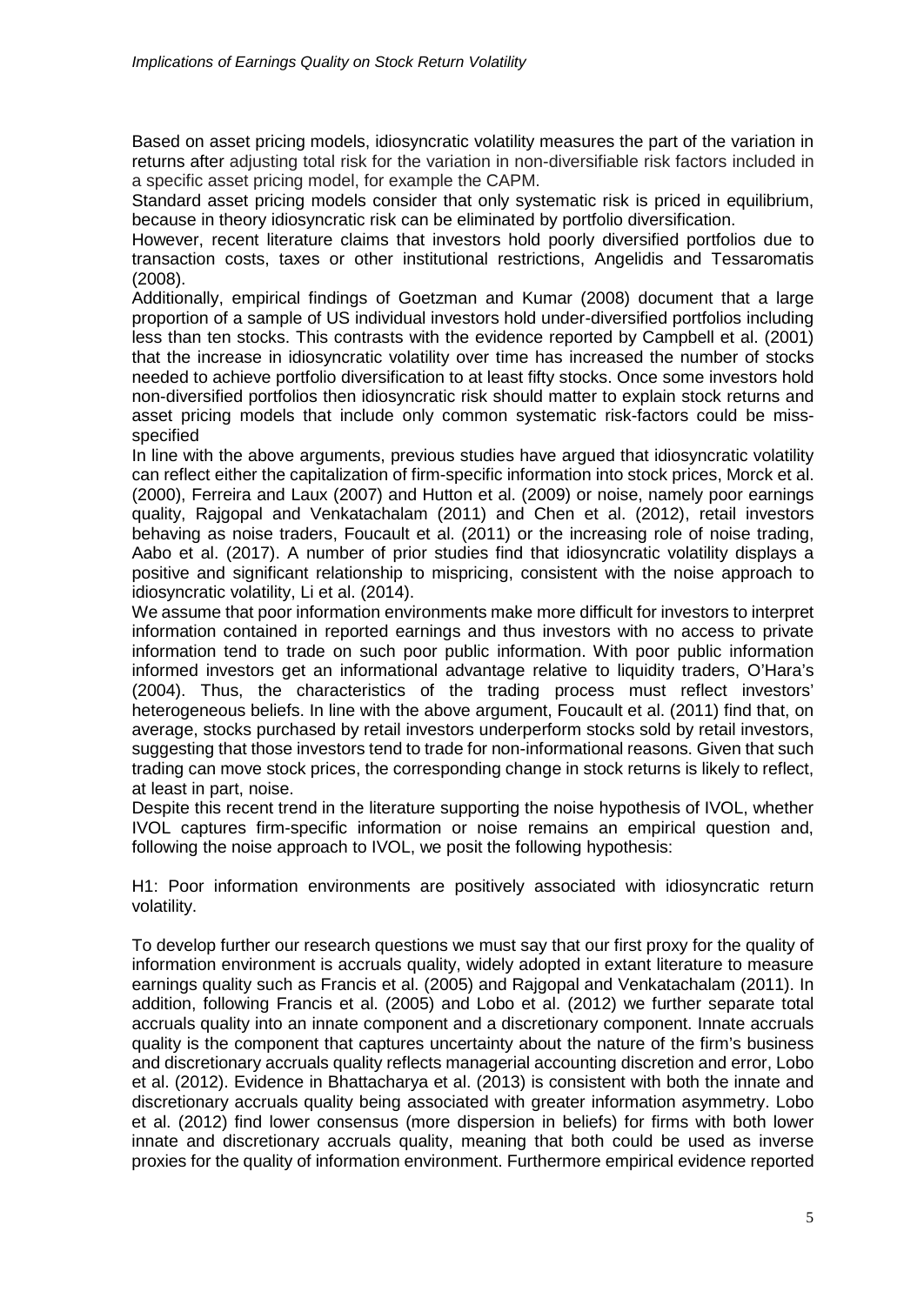by Francis et al. (2005) and Lobo et al. (2012) are consistent with a stronger impact of the innate component relative to the discretionary component on the dependent variables under study. Thus, we decompose our first hypothesis:

H1a: Poor accruals quality is positively associated with idiosyncratic return volatility.

H1b: Poor innate accruals quality is positively associated with idiosyncratic return volatility H1c: Poor discretionary accruals quality is positively associated with idiosyncratic return volatility

H1d: The association between poor innate accruals quality and idiosyncratic volatility is stronger than the association between discretionary accruals quality and idiosyncratic volatility.

Usually poor accruals quality measures are associated with poor information environments. However, accrual accounting is assumed to provide a better basis for assessing the entity's past and future performance than information solely about cash flows. Therefore, another stream in literature argues that measures based on abnormal accruals convey value relevant information to outside investors. For example Badertscher et al. (2012), Chen et al. (2013) and Cerqueira and Pereira (2015) argue that managers may use discretionary accounting choices to communicate their private information about a firms' future performance. Therefore, accruals based measures may be noisy indicators of a firm's information environment quality.

We further develop a method to enhance the discriminatory power of accrual-based measures of earnings quality by taking into account the dispersion in financial analysts' forecasts. Because analysts follow all information disclosed by the firm then their forecasts must reflect the convergence between information provided in reported earnings and other pieces of information about the firm. Therefore, poor accruals quality associated with a high dispersion in analysts' forecasts may indicate firms with a poor information environment, Cerqueira and Pereira (2017).

We propose that managers with no opportunistic incentives to manage earnings disclose additional information when the uncertainty in the nature of the firm's business or accounting choices result in a poor information environment. This means that in this case managers use all means to communicate the true firm performance to investors, thus reducing heterogeneity in analysts' beliefs about the performance of the firm. Thus, we propose that combining either of the three measures of accruals quality and the dispersion in analysts' forecasts provides a better indicator about the quality of a firm's information environment than the accrual-based measures solely and we posit the following hypothesis:

H2: The positive association between poor information environments and idiosyncratic return volatility is stronger for firms with poor accruals quality (innate accruals quality, discretionary accruals quality) and a high dispersion in analysts' forecasts.

Once accruals quality reflects the volatility of abnormal accruals we propose that high volatilities are likely to identify firms with poor information environments and consequently high levels of firm-specific volatility. Thus, the association between accruals quality and idiosyncratic volatility is expected to be stronger for firms with worst earnings quality anticipating a nonlinear relationship between accruals quality and idiosyncratic volatility, leading to the following hypothesis:

H3: The positive association between poor accruals quality and idiosyncratic return volatility is nonlinear and such association is stronger for firms with the worst accruals quality.

3. EMPIRICAL RESEARCH DESIGN 3.1. DEPENDENT VARIABLE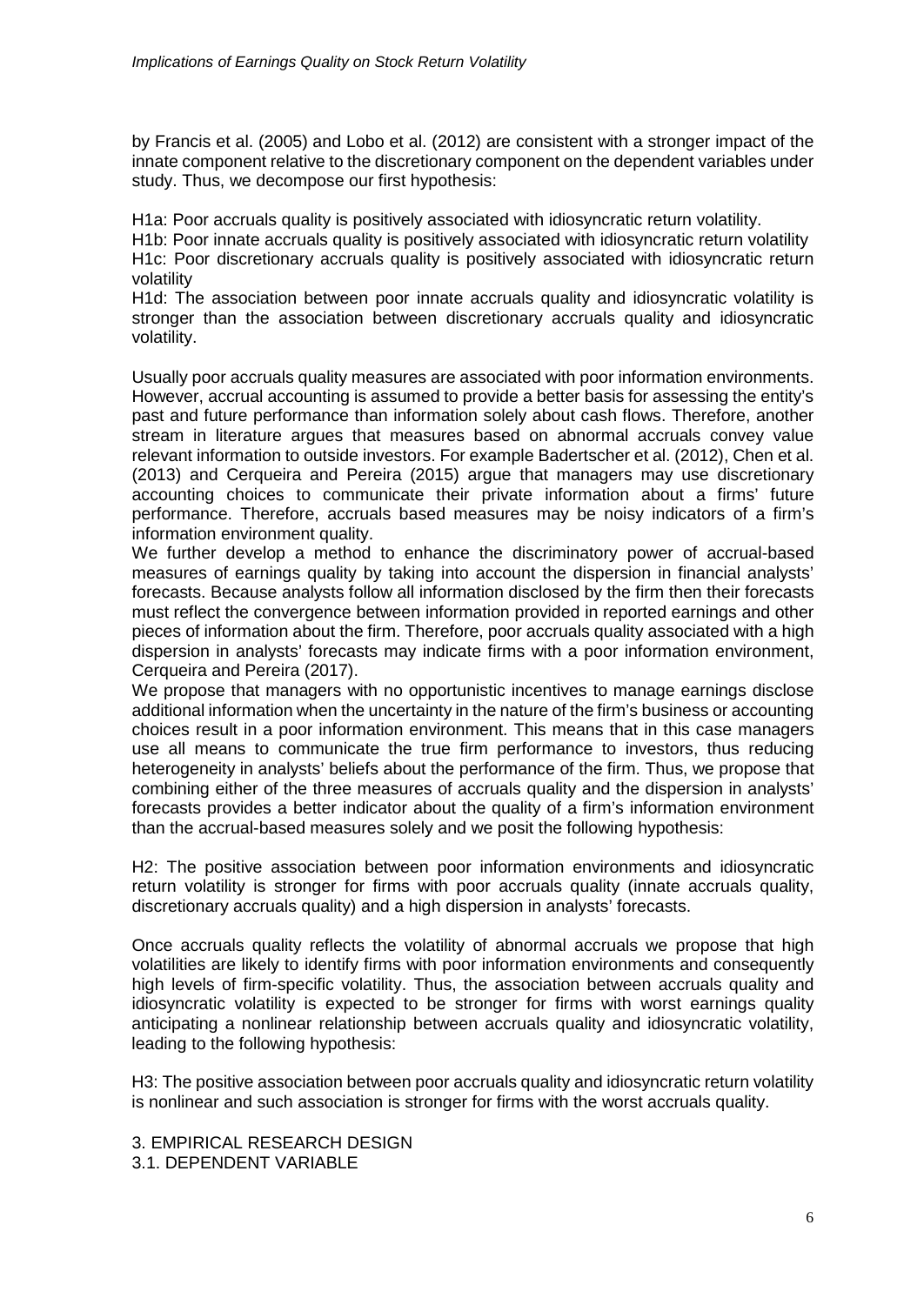# 3.1.1. IDIOSYNCRATIC VOLATILITY

Idiosyncratic volatility has been widely used as a measure of idiosyncratic risk. Two approaches can be used to estimate the idiosyncratic volatility: direct decomposition method and indirect decomposition method, Xu and Malkiel (2003). The direct decomposition method estimates idiosyncratic volatility as the variance of the residuals of an asset pricing model, such as the CAPM or the Fama and French Three-Factor Model. The indirect decomposition Method developed by Campbell et al. (2001) yields a weighted average of firm-level volatility across firms. Because we are interested in the cross-sectional relation between IVOL and the quality of information environment at the firm level, and not in the aggregate volatility, we use the direct method, Ang et al. (2006), Rajgopal and Venkatachalam (2011), and Hou and Loh (2016).

For each firm and month, we obtain the residuals from the regression of a firm's daily returns on the Capital Asset Pricing Model, requiring that stock returns of the firm are available for at least twelve trading days over the month.

The regression equation estimated monthly is as follows,

$$
r_{i,t} = r_{f,t} + \beta_i \times (r_{m,t} - r_{f,t}) + e_{i,t}
$$

Where  $r_{i,t}$ ,  $r_{m,t}$  and  $r_{f,t}$  represent, respectively, the daily return of the stock, of the market

and the risk free rate. The beta of the stock i,  $\beta_i$ , used in estimations is obtained on an

annual basis given by the average of monthly betas. Furthermore, we assume that the daily risk-free rate is given by the three-month government bond return divided by the number of trading days. When the information on government bonds is not available on Datastream we use the interbank lending rate Libor.

We compute annual idiosyncratic variance by multiplying the variance of daily residuals by the number of trading days in the year.

## 3.2. INDEPENDENT VARIABLES 3.2.1. ACCRUAL-BASED MEASURES

The first measure of the quality of information environment is accruals quality which is given by the standard deviation of the residuals of the regression of total accruals on a number of explanatory variables. We use the accruals quality metric developed by Dechow and Dichev (2002), as modified by McNichols (2002) and used in prior literature, for example Francis et al. (2005). Dechow and Dichev (2002) measure the quality of accruals by the extent to which current accruals map into past, current and future cash flows, more specifically by the standard deviation of the residuals of the regression of currents accruals on cash flows (estimated at the firm level or at the sector level). McNichols (2002) include in the estimation of residuals the variables current year property, plant and equipment and change in net sales, which are the fundamental variables in the Jones (1991) model. Francis et al. (2005) investigate the impact of this measure on the cost of capital. Specifically, they estimate the regression residuals crosssectionally, by year, within each of the 48 Fama and French (1997) industry classifications.

To measure accruals quality, we begin by computing total current accruals as the change in noncash working capital,

$$
TCA_{i,t} = \Delta CA_{i,t} - \Delta CL_{i,t} - \Delta Cash_{i,t} + \Delta STDebt_{i,t}
$$
\n(1)

Where ∆*CA* is the change in current assets, ∆*CL* is the change in current liabilities, ∆*Cash* is the change in cash, ∆*STDebt* represents the change in short term debt.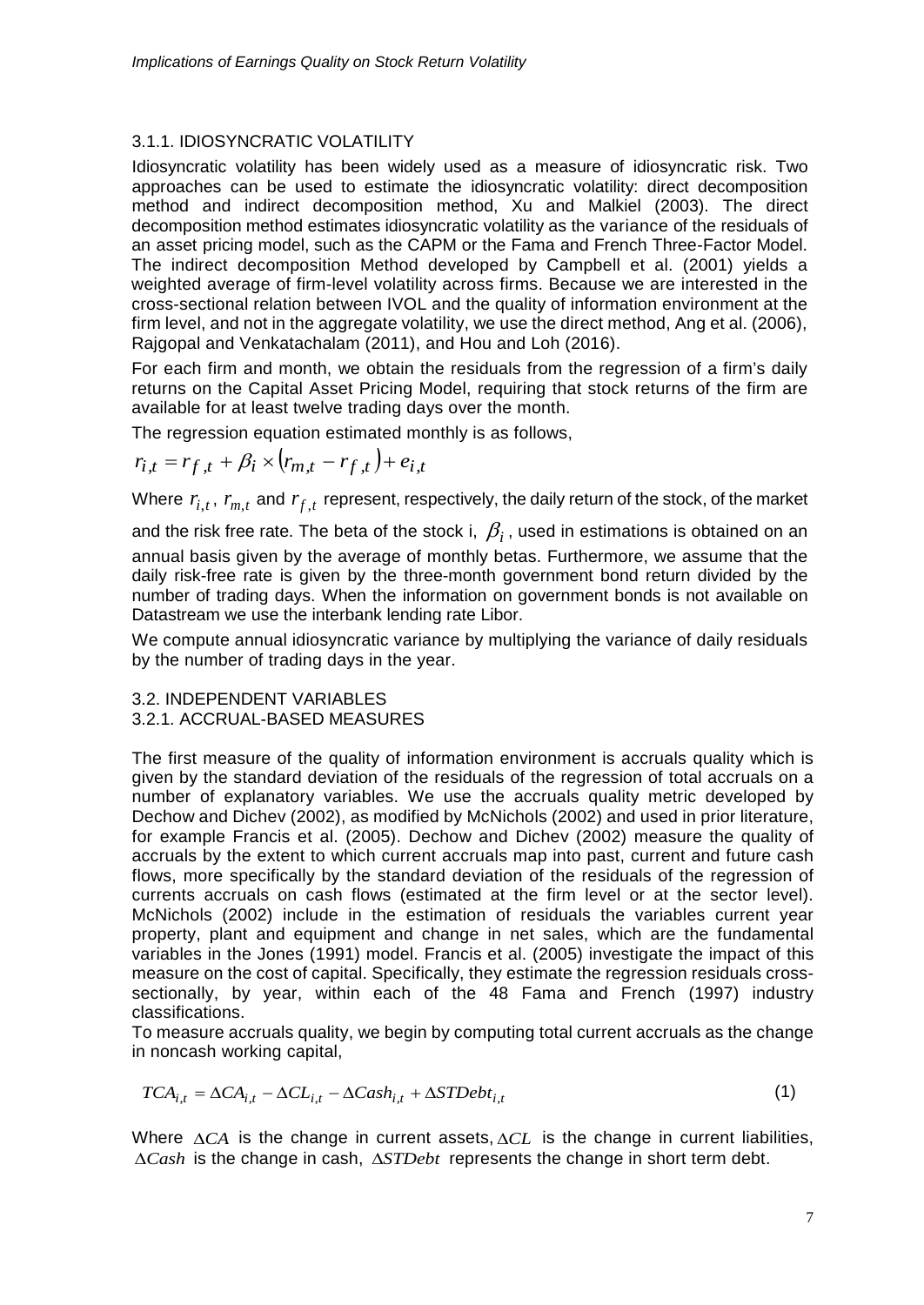Accruals quality is measured by the standard deviation of the residuals obtained by regressing total current accruals on operating cash flow in the current period, prior period and future period, change in revenues and gross value of property plant and equipment.

$$
TCA_{i,t} = \alpha_0 + \alpha_1 CFO_{i,t-1} + \alpha_2 CFO_{i,t} + \alpha_3 CFO_{i,t+1} + \alpha_4 PPE_{i,t}
$$
  
+  $\alpha_5 \text{Re} v_{i,t} + e_{i,t}$  (2)

All variables are scaled by average total assets.

We estimate cash flow from operations as the difference between net income before extraordinary items and total accruals (TA),

$$
CFO_{i,t} = NISE_{i,t} - TA_{i,t} \tag{3}
$$

Where TA is defined as the change in noncash working capital minus depreciation and amortization expense,

$$
TA_{i,t} = \Delta CA_{i,t} - \Delta CL_{i,t} - \Delta Cash_{i,t} + \Delta STDebt_{i,t} - Depn_{i,t}
$$
\n
$$
\tag{4}
$$

In order to obtain the residuals  $e_{i,t}$  for firm i and year t, equation (2) is cross-sectionally

estimated in year t within each of the 48 Fama and French's (1997) industry classification. Accruals quality in year t refers to the standard deviation of a firm's residuals calculated over year t-4 through t.

We also decompose the accruals quality measure into an innate component and a discretionary component following the Francis et al. (2005) approach, based on annual cross-sectional estimations of the accruals quality measure on a number of explanatory variables that are measures for operating uncertainty such as the log of total assets, standard deviation of cash flow from operations (scaled by the average total assets) over the 10 years ending in year t, standard deviation of Sales (scaled by average total assets) over the 10 years ending in year t, log of operating cycle, where the operating cycle is calculated as 360\*(Average Accounts Receivable/Sales) + 360\*(Average inventory/ COGS) and the proportion of reported negative net income before extraordinary items over the past 10 years.

#### 3.2. INDEPENDENT VARIABLES 3.2.2. DISPERSION IN ANALYSTS' FORECASTS

To further investigate the extent to which the quality of the firm's information environment affects IVOL we develop an approach that builds on the assumption that a high dispersion in analysts' forecasts is a signal of a poor information environment. This approach may be useful because accrual-based measures might be noise indicators of the quality of the information environment. We expect that by combining the accrual-based measures with the dispersion in analysts' forecast results in a stronger association between the quality of information environment and IVOL.

Our variable dispersion in analysts' forecasts (DISP) is a dummy variable building on the dispersion in analysts' forecasts. DISP is set equal to one for values of the dispersion in analysts' forecasts higher than the 33rd percentile and zero otherwise. The dispersion in analysts' forecasts is defined as the standard deviation in analysts' forecasts scaled by the median forecast. Because analysts follow all information disclosed by the firm then their forecasts must reflect the convergence between information provided in reported earnings and other pieces of information about the firm. Therefore, the positive association between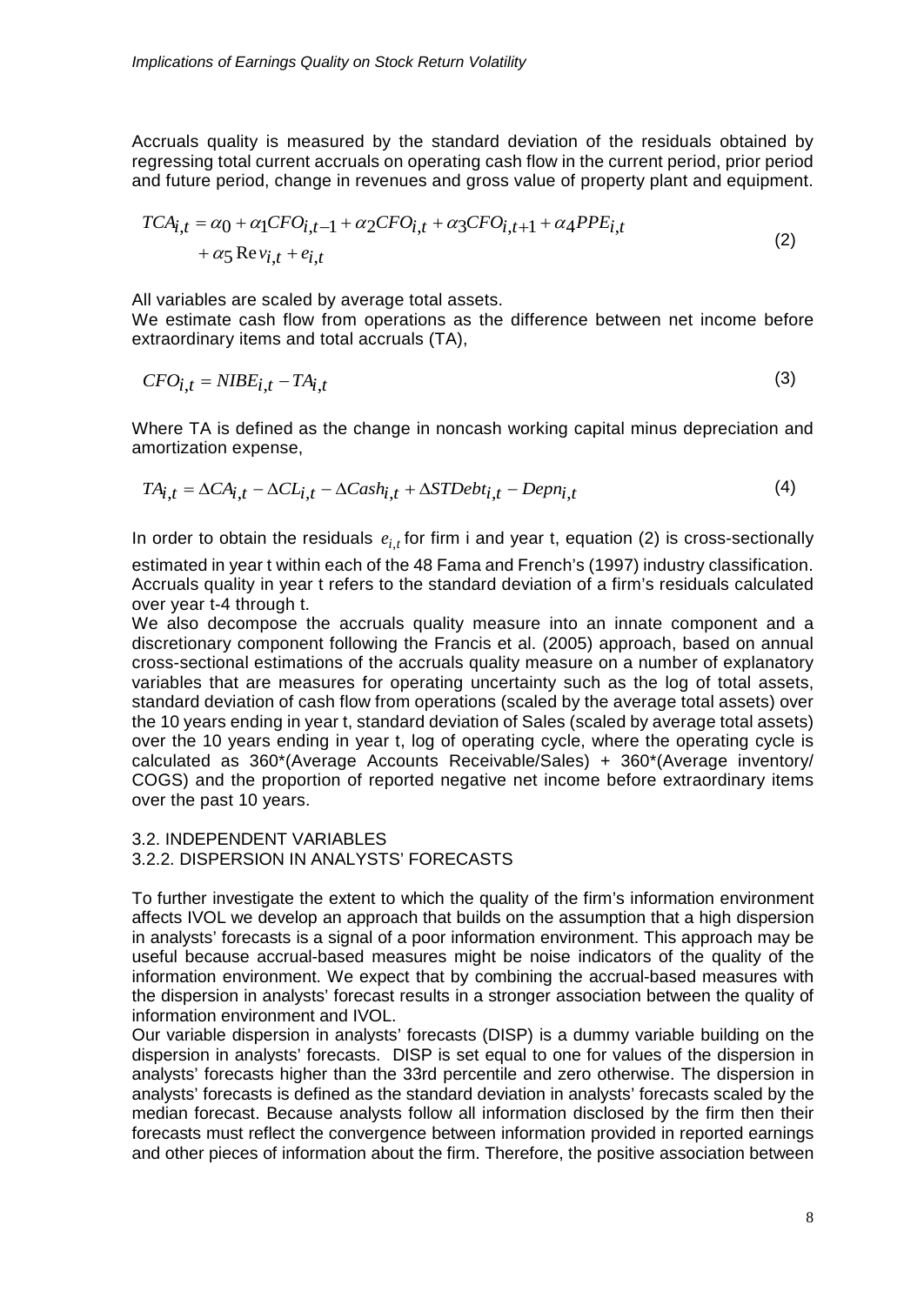poor accrual-based measures and IVOL may be stronger for firms with a high dispersion in analysts' forecasts.

## 3.3. EMPIRICAL MODELS AND CONTROL VARIABLES

In this section, we develop the empirical models used to investigate the association between the quality of information environment and idiosyncratic volatility. In this model, in a first equation we use the accruals quality measure (AQ) as the main independent variable. In a second equation of this model, we include in the regression the innate component of accruals quality instead of AQ. In a third equation we include the discretionary component of accruals quality instead of AQ. In a fourth regression we combine both the innate and discretionary components of accruals quality. Previous studies identify a number of variables that affect idiosyncratic volatility. Thus, including accruals quality and control variables we get the following cross-sectional regression,

$$
IVOL_{i,t} = \alpha_0 + \alpha_1 A Q_{i,t-1} + \alpha_2 A GE_{i,t} + \alpha_3 BM_{i,t-1} + \alpha_4 V CFO_{i,t-1}
$$
  
+  $\alpha_5 RET_{i,t-1}^2 + \alpha_6 LEV_{i,t-1} + \alpha_7 ROE_{i,t-1} + \alpha_8 SIZE_{i,t-1}$   
+  $\alpha_9 RET_{i,t} + e_{i,t}$  (5)

IVOL is the annual idiosyncratic volatility as defined above.

AQ is the accruals quality measure given by the standard deviation of residuals from Francis et al. (2005) regression model, also defined above. We expect to find higher levels of idiosyncratic volatility for firms with poor information environment. If poor accruals quality indicates poor information environment then a positive sign is expected for the AQ regression coefficient. We use the lagged variable AQ in order to avoid possible endogeneity problems in the sense that certain firm characteristics that affect AQ might also affect IVOL.

AGE represents firm age calculated as one plus the difference between current year and the firm's base date. The variable "base date" in Thomson Reuters Datastream is used as a proxy for a firm's age. Base date is the date from which Datastream holds information about the issue; for the UK the base date is one day before trading in the stock starts. Idiosyncratic volatility increases with uncertainty about the firm's average profitability and, therefore, tends to be higher for younger firms, Pastor and Veronesi (2003) and Fink et al. (2010). Thus, it is expected that idiosyncratic return volatility will be inversely related to the firm's age.

BM is another control variable for IVOL indicating the level of growth opportunities. It is measured as the ratio between the book value of equity and the market value of equity. Brown and Kapadia (2007) and Cao et al. (2008) relate the increase in average idiosyncratic volatility to the increase in the level of growth opportunities. Larger book-to-market ratios are usually associated with less growth opportunities and Rajgopal and Venkatachalam (2011) suggest that firms with greater growth opportunities are likely to experience greater idiosyncratic return volatility. Since, the book-to-market variable is an inverse proxy for a firms' growth opportunities, it is expected a negative association between this variable and idiosyncratic volatility.

VCFO is the volatility of operating cash flows, measured for each firm-year as the variance of annual operating cash flow scaled by average total assets over the trailing five-year window. The firm-level stock return depends on the expected return news and unexpected cash flow news (Vuolteenaho, 2002). This means that the conditional cash flows variance has an impact in idiosyncratic volatility and so it will be proxied by the cash flows variance. It is expected a positive impact.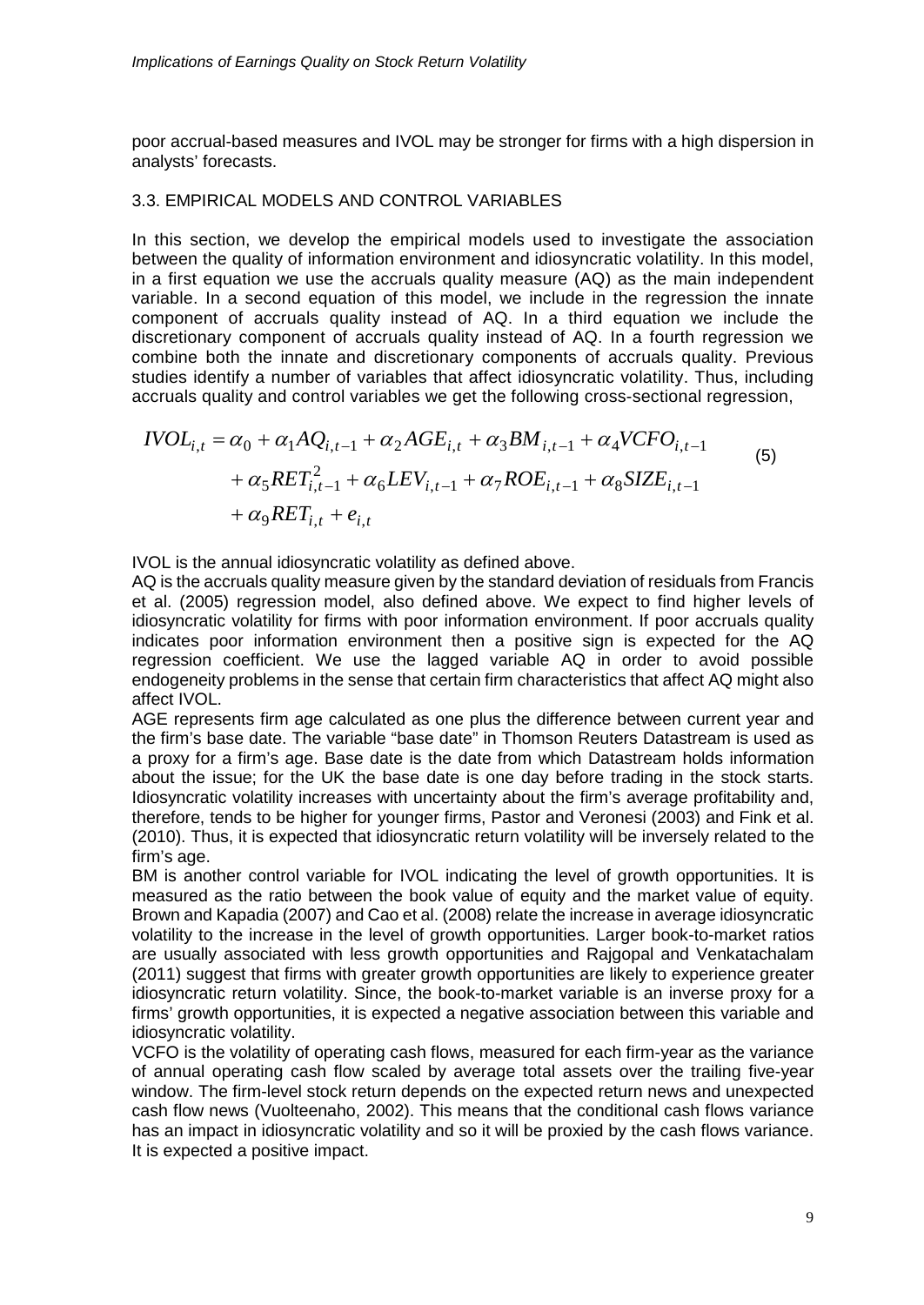RET2 is the squared annual buy-and-hold return that is likely to capture the disclosure of other value-relevant information, Rajgopal and Venkatachalam (2011). More information disclosure by a firm is likely to increase return volatility.

LEV is measured by the ratio of long term debt on the book value of total assets. Following Ang et al. (2009), as leverage rises, the negative relation between idiosyncratic volatility and stock returns gets stronger. Since highly leveraged firms are more prone to financial distress, leverage may be positively related to stock return volatility, Rajgopal and Venkatachalam (2011).

ROE represents return on equity, measured by the ratio between net income and book value of equity. Following Wei and Zhang (2006), there is a negative statistical association between return on equity and stock return volatility, because low past earnings increases the uncertainty about a firm's future cash flows.

SIZE is measured by the natural logarithm of market capitalization. Several studies show that small firms tend to exhibit higher idiosyncratic volatility. This negative relation between the two variables is found across numerous stock markets, including the United States Pastor and Veronesi (2003), Bali and Cakici (2008) and Brown and Kapadia (2007), Japan (Chang and Dong, 2006) or Australia (Liu and Di Iorio, 2016).

RET is stock return performance measured as the contemporaneous annual buy-and-hold return. Evidence across several developed markets provided by Ang et al. (2009) shows that the difference in average returns across stocks with low and high IVOL is statistically significant. Additionally, the average return of stocks with the lowest IVOL exceeds the average return of stocks with the highest IVOL. Such evidence is consistent with a negative association between IVOL and average stock return performance.

To further investigate the extent to which the quality of the firm's information environment affects IVOL we develop an approach that builds on the assumption that a high dispersion in analysts' forecasts is a signal of a poor information environment. We expect that by combining accrual-based measures as proxies of the quality of information environment with the dispersion in analysts' forecast results in a stronger indicator of the quality of information environment. In this second model, we also estimate four equations that include accruals quality, or the innate or/and the discretionary components of accruals quality.

$$
IVOL_{i,t} = \alpha_0 + \alpha_1 A Q_{i,t-1} + \alpha_2 DISP_{i,t-1} \times AQ_{i,t-1} + \alpha_3 A GE_{i,t} + \alpha_4 BM_{i,t-1} + \alpha_5 V C FO_{i,t-1} + \alpha_6 RET_{i,t-1}^2 + \alpha_7 LEV_{i,t-1} + \alpha_8 ROE_{i,t-1} + \alpha_9 SIZE_{i,t-1} + \alpha_{10} RET_{i,t} + e_{i,t}
$$
\n(6)

DISP is a dummy variable building on the dispersion in analysts' forecasts. DISP is set equal to one for values of the dispersion in analysts' forecasts higher than the 33rd percentile and zero otherwise.

### 4. DATA AND SAMPLE SELECTION

Our sample consists of UK firms listed in the London Stock Exchange, over the period from 1998 to 2015. Our primary source of data is the Thomson Reuters Datastream database. Additionally, we collect information on the standard deviation of analysts' earnings per share estimates from I/B/E/S.

In order to allow comparison we include in our sample firm-year observations if their financial reports are based on IFRS accounting standards. While the mandatory IFRS adoption for listed firms in European Union was made effective from 2005, many firms voluntary adopt IFRS few years before. Thus, we also include in our sample years from 1998 to 2004, but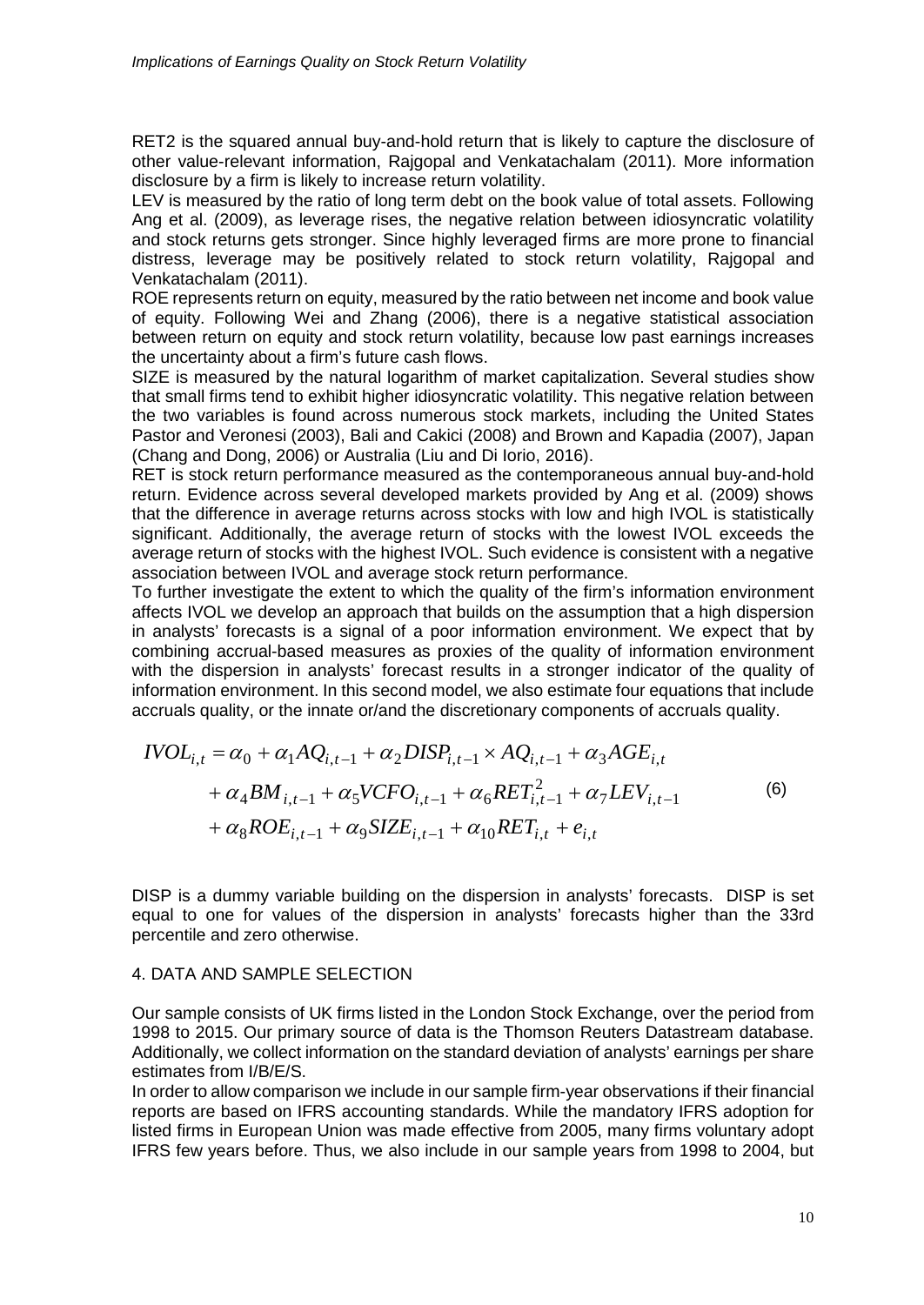in order to ensure that only firm-year observations reported under IFRS were included in estimations we use the Thomson Reuters Datastream key item Accounting Standards Followed.

We exclude firms with missing industry code classification, financial firms and utilities (Fama and French industry codes 31, 44, 45, 46, 47 and 48) because they are subject to specific regulations. Additionally, we use other procedures to remove from our data some of the errors that have been reported in earlier studies. For example, delisted firms show up in price records with a constant value, after delisting. Thus we identify those firms and delete all the latest observations that do not change over time. Another correction we make is to delete observations of daily prices that do not change over more than three consecutive months, and we define a number of different rules to identify outliers, for example log daily returns higher than 1.4 or lower than -1.4. For a firm to be included in the sample we require seven years with complete data because accruals quality is the standard deviation of the residuals obtained by regressing total current accruals on a firm's cash flows and other economic variables over five years. However, we need to consider two additional years because of the explanatory variables previous cash flow and future cash flow.

Regarding the number of firm-year observations it depends on the specific regression being estimated, because observations with missing values in the variables are not included.

## 5. EMPIRICAL RESULTS

## 5.1. DESCRIPTIVE STATISTICS AND CORRELATIONS

Table 1 gives descriptive statistics of the variables used to measure idiosyncratic return volatility, accruals quality and other explanatory variables for IVOL. To mitigate the effect of potential outliers, the variables are winsorized at the first and ninety-ninth percentile.

|                  | Mean      | Std. Dev.                          | Q <sub>1</sub> | Median | Q <sub>3</sub> |
|------------------|-----------|------------------------------------|----------------|--------|----------------|
| <b>IVOL</b>      | 0.272     | 0.357                              | 0.066          | 0.139  | 0.319          |
| AQ               | 0.064     | 0.060                              | 0.026          | 0.045  | 0.079          |
| <b>AGE</b>       | 17.261    | 14.130                             | 6.000          | 12.000 | 26.000         |
| BM               | 0.780     | 0.785                              | 0.289          | 0.539  | 0.974          |
| <b>VCFO</b>      | 0.227     | 0.736                              | 0.003          | 0.011  | 0.069          |
| RET <sub>2</sub> | 0.319     | 0.615                              | 0.020          | 0.095  | 0.308          |
| <b>LEV</b>       | 0.116     | 0.166                              | 0.000          | 0.038  | 0.179          |
| <b>ROE</b>       | $-3.279$  | 75.99                              | $-11.553$      | 10.130 | 25.410         |
| <b>ASSETS</b>    | 1,600,160 | 5,612,860                          | 15,576         | 74,781 | 460,891        |
| RET              | $-0.034$  | 0.551                              | $-0.312$       | 0.045  | 0.305          |
|                  |           | Company and contract and motorized |                |        |                |

**Table 1:** Descriptive Statistics for Selected Variables

Source: authors' calculations

Notes: Variable definitions: IVOL = annual idiosyncratic volatility.  $AQ =$  accruals quality measure given by the standard deviation of residuals from the Francis et al. (2005) regression model. AGE = is calculated as one plus the difference between current year and the firm's base date.  $BM =$  is the ratio between the book value of equity and the market value of equity. VCFO = is the variance of annual operating cash flow scaled by average total assets over the trailing five-year window.  $RET2$  = squared annual buy-and-hold return. LEV = given by the ratio of long term debt on the book value of total assets.  $ROE$  = represents return on equity.  $ASSETS = total$  assets.  $RET = contemporaneous$  annual buy-andhold return.

Our dependent variable is IVOL and we find a mean value of annual volatility 0.272. This value corresponds to a monthly volatility 0.023. In the case of the U.K. Angelidis and Tessaromatis (2008) report an average monthly IVOL 0.016, that exhibit the same order of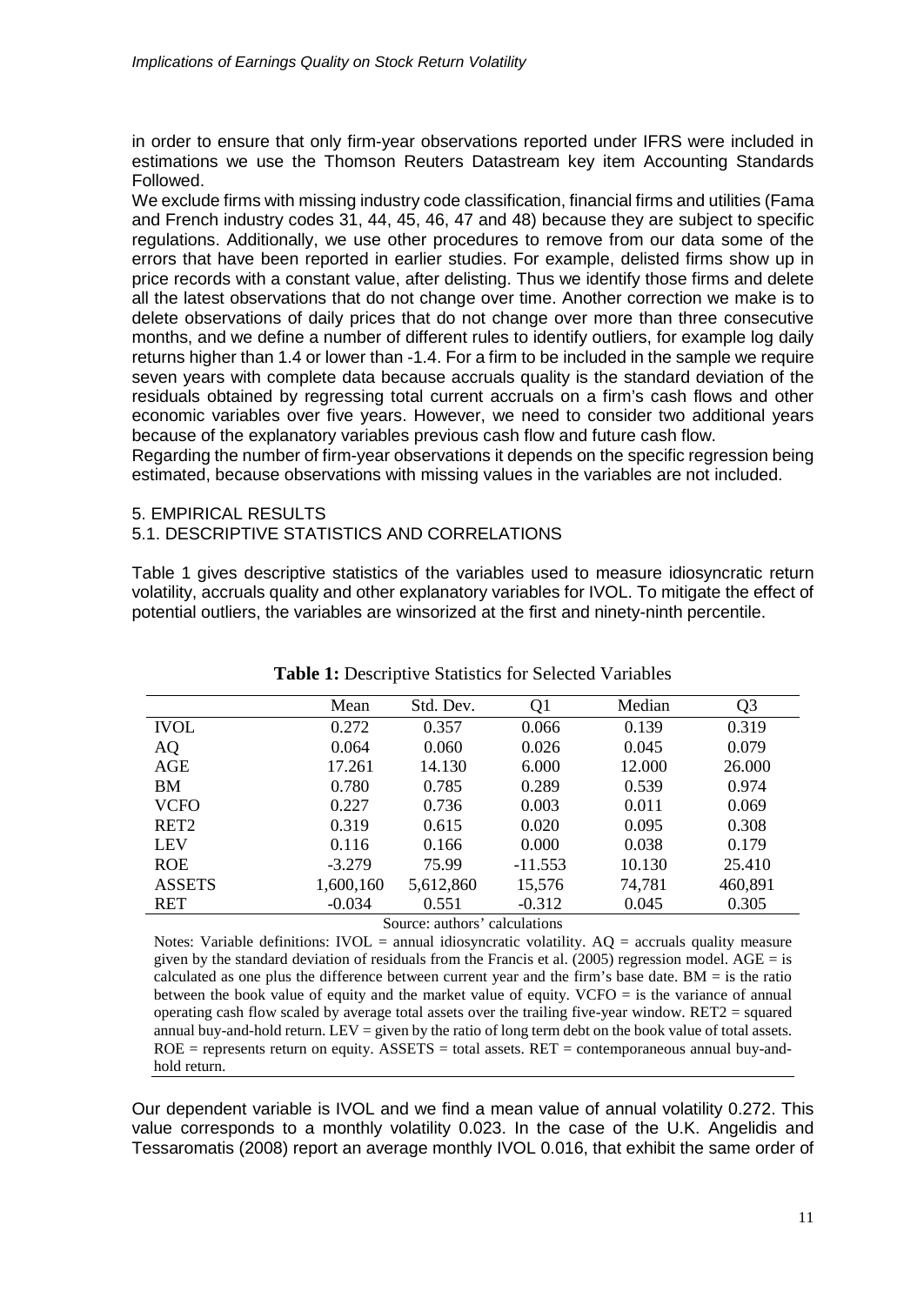magnitude as those reported here. We must emphasize that we use the direct estimation method based on the variance of the residuals of an asset pricing model, while Angelides and Tessaromatis (2008) follow the indirect estimation method developed by Campbell et al. (2001) and used by Goyal and Santa-Clara (2003), Wei and Zhang (2006) and Bali et al. (2005). Furthermore, our sampling period includes data from 1998 to 2015, while the sampling period of Angelides and Tessaromatis (2008) is from 1979 to 2003. In spite of not providing a specific empirical test, we suggest that our mean value could be higher because of the upward trend in IVOL documented in earlier studies. In the case of the U.S. stock markets, Rajgopal and Venkatachalam (2011), using the direct estimation method, report an average monthly IVOL 0.042.

As regards the main explanatory variable, AQ used to measure earnings quality, we find a mean value 0.064 which is slightly larger than 0.045 mean value reported by Rajgopal and Venkatachalam (2011) for the U.S. markets and for the period 1962-2001.

Table 2 contains the Pearson's correlation coefficients of the variables used to measure idiosyncratic volatility, earnings quality and other explanatory variables for idiosyncratic volatility. Correlation between AQ and IVOL is positive (0.321) and statistically significant at the 1% level. This result is consistent with the shares of firms with poor earnings quality exhibiting a high level of idiosyncratic volatility. As regards the correlations between IVOL and control variables, the larger correlation coefficients are relative to RET2 (0.474), ROE (-0.393) and RET (-0.378) and the signs of the estimated coefficients are the same as those expected. Such results suggest that firms with increased disclosure of value-relevant information, low past earnings and low stock returns tend to exhibit higher levels of IVOL. The estimated coefficients for BM and LEV are opposite to that expected, but when we consider the whole set of explanatory variables in regression estimations only BM exhibits a statistically significant coefficient with a sign different from the expected.

|                  | <b>IVOL</b> | AQ          | AGE         | BM          | <b>VCFO</b> | RET <sub>2</sub> | <b>LEV</b> | <b>ROE</b> | <b>ASSETS</b> | <b>RET</b> |
|------------------|-------------|-------------|-------------|-------------|-------------|------------------|------------|------------|---------------|------------|
| <b>IVOL</b>      |             |             |             |             |             |                  |            |            |               |            |
| AQ               | $0.321***$  |             |             |             |             |                  |            |            |               |            |
| AGE              | $-0.263***$ | $-0.279***$ |             |             |             |                  |            |            |               |            |
| BМ               | $0.201***$  | $-0.020$    | $0.028***$  |             |             |                  |            |            |               |            |
| <b>VCFO</b>      | $0.038***$  | $0.247***$  | $-0.056***$ | $-0.081***$ |             |                  |            |            |               |            |
| RET <sub>2</sub> | $0.474***$  | $0.176***$  | $-0.172***$ | $0.130***$  | $0.024**$   |                  |            |            |               |            |
| <b>LEV</b>       | $-0.077***$ | $-0.117***$ | $0.112***$  | $-0.035***$ | $-0.019$    | $-0.043***$      |            |            |               |            |
| <b>ROE</b>       | $-0.393***$ | $-0.264***$ | $0.212***$  | $-0.036***$ | $-0.062***$ | $-0.249***$      | $0.087***$ |            |               |            |
| <b>ASSETS</b>    | $-0.147***$ | $-0.155***$ | $0.211***$  | $-0.087***$ | $-0.049***$ | $-0.099***$      | $0.173***$ | $0.115***$ |               |            |
| <b>RET</b>       | $-0.378***$ | $-0.104***$ | $0.134***$  | $-0.308***$ | $-0.021**$  | $-0.372***$      | 0.009      | $0.284***$ | $0.053***$    |            |
|                  |             |             |             |             |             |                  |            |            |               |            |

| <b>Table 2: Correlations</b> |  |
|------------------------------|--|
|------------------------------|--|

Source: authors' calculations

Notes: \*\*\*, \*\* indicate significance at the 1 percent and 5 percent levels, respectively.

Variable definitions: IVOL = annual idiosyncratic volatility.  $AQ =$  accruals quality measure given by the standard deviation of residuals from the Francis et al. (2005) regression model. AGE = is calculated as one plus the difference between current year and the firm's base date.  $BM =$  is the ratio between the book value of equity and the market value of equity. VCFO = is the variance of annual operating cash flow scaled by average total assets over the trailing five-year window.  $RET2$  = squared annual buy-and-hold return. LEV = given by the ratio of long term debt on the book value of total assets.  $ROE$  = represents return on equity. ASSETS = total assets. RET = contemporaneous annual buy-and-hold return.

A potential econometric problem is multicollinearity, which is related to high correlation between two or more independent variables. One of the procedures to assess the level of multicollinearity in a sample is based on the correlation matrix. Multicollinearity is a serious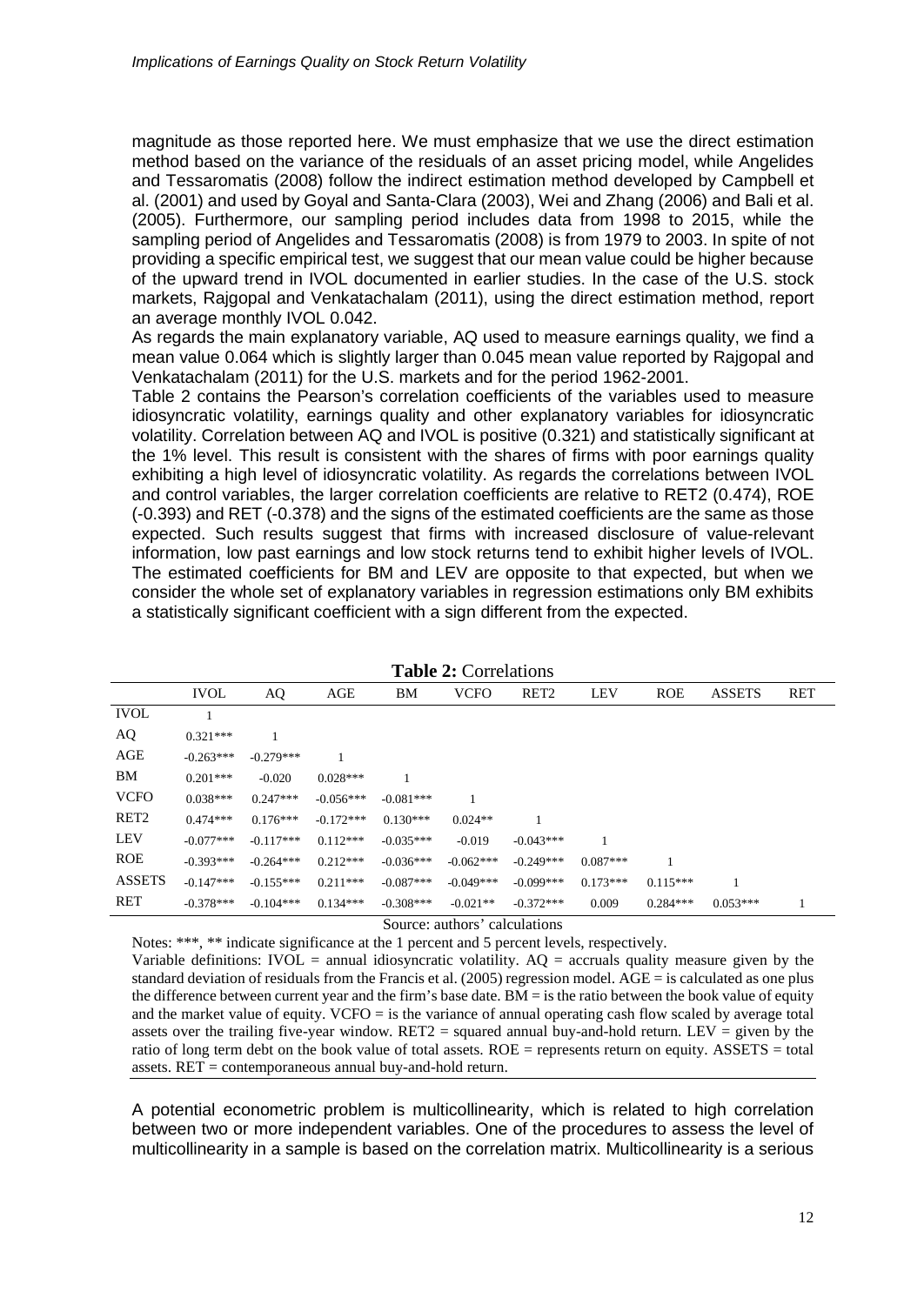problem if the correlation between two explanatory variables is high (in excess of 0.8), Gujarati (2004). According to Table 2, correlation coefficients between explanatory variables are low, therefore we do not expect to have a multicollinearity problem in our sample.

5.2. REGRESSION OF IDIOSYNCRATIC VOLATILITY ON ACCRUALS QUALITY, INNATE AQ, DISCRETIONARY AQ AND CONTROL VARIABLES

In this section we develop a cross-sectional regression of idiosyncratic volatility on the three accrual-based measures of earnings quality after incorporating the control variables discussed above in this study. Specifically, we use as control variables firm age (AGE), book-to-market ratio (BM), variance of annual operating cash flows (VCFO), squared annual buy-and-hold return as a proxy for disclosure of value-relevant information (RET2), firm leverage (LEV), return on equity (ROE), natural logarithm of total assets (SIZE) and stock return (RET).

In regression estimations, we use panel data because it usually contains more degrees of freedom and more sample variability than cross-sectional data or time series, hence improving the efficiency of econometric estimates. In addition, it allows to control for heterogeneity, controls the impact of omitted variables and reduces collinearity among variables, Gujarati (2004). In our estimations we use time fixed effects after running the Hausman test to decide between random or fixed effects.

Table 3 reports a positive association between AQ and IVOL and such association is statistically significant at the 1% level. When accruals quality is replaced by the innate component of AQ the estimated coefficient is positive and statistically significant at the 1% level and the same occurs when using the discretionary component of AQ. Even when both the innate and the discretionary component of AQ are included simultaneously in the regression the estimated coefficients are positive and statistically significant at the 1% level. However, the estimated coefficients of the innate component are higher than those of AQ and of the discretionary component. Such result is consistent with the higher impact of the uncertainty in the nature of the business on idiosyncratic volatility. These results support our research hypotheses from H1a to H1d and this finding is consistent with the noise view of idiosyncratic volatility suggesting that the poorest the information environment the higher the firm-specific volatility.

| Dependent variable: Idiosyncratic volatility |                    |              |                  |                     |                                |  |  |
|----------------------------------------------|--------------------|--------------|------------------|---------------------|--------------------------------|--|--|
| Independent variables                        | Pred.<br>sign      | $EQ=AQ$      | EQ= INNATE<br>AQ | $EQ = DISC$ .<br>AQ | $EQ = INNATE AQ$ ,<br>DISC. AQ |  |  |
| <b>INTERCEPT</b>                             |                    | $0.368$ ***  | $0.175$ ***      | $0.427$ ***         | $0.189$ ***                    |  |  |
|                                              |                    | (17.593)     | (6.853)          | (23.875)            | (7.355)                        |  |  |
| $AQ(t-1)$                                    | $^{(+)}$           | $0.638$ ***  |                  |                     |                                |  |  |
|                                              |                    | (10.283)     |                  |                     |                                |  |  |
| INNATE $AQ(t-1)$                             | $^{(+)}$           |              | $1.509$ ***      |                     | $1.447$ ***                    |  |  |
|                                              |                    |              | (13.305)         |                     | (12.664)                       |  |  |
| DISC. $AQ(t-1)$                              | $^{(+)}$           |              |                  | $0.362$ ***         | $0.257$ ***                    |  |  |
|                                              |                    |              |                  | (5.731)             | (4.076)                        |  |  |
| AGE                                          | $(\textnormal{-})$ | $-0.001$ *** | $-0.001$ ***     | $-0.001$ ***        | $-0.001$ ***                   |  |  |
|                                              |                    | $(-5.264)$   | $(-4.865)$       | $(-5.475)$          | $(-4.430)$                     |  |  |
| $BTM(t-1)$                                   | $(\textnormal{-})$ | $0.035$ ***  | $0.034$ ***      | $0.033$ ***         | $0.035$ ***                    |  |  |
|                                              |                    | (8.766)      | (9.178)          | (8.772)             | (9.453)                        |  |  |
| $VCF(t-1)$                                   | $^{(+)}$           | 0.005        | $-0.008$         | $0.013**$           | $-0.007$                       |  |  |
|                                              |                    | (0.773)      | $(-1.118)$       | (1.975)             | $(-1.050)$                     |  |  |
| $RET2(t-1)$                                  | $^{(+)}$           | $0.117$ ***  | $0.109$ ***      | $0.115***$          | $0.108$ ***                    |  |  |

**Table 3:** Regression of idiosyncratic volatility on accruals quality (AQ), innate AQ, discretionary AQ and control variables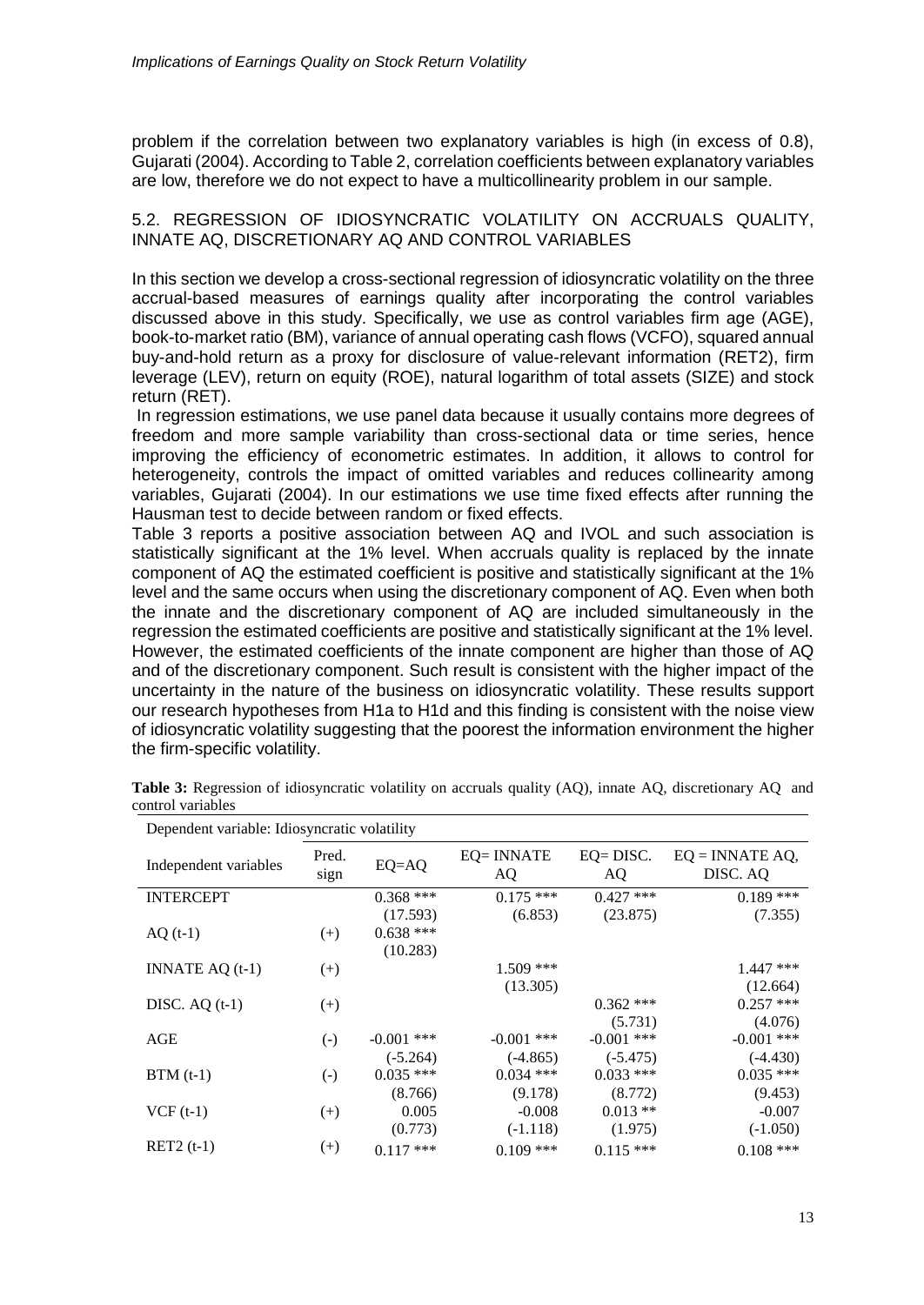|             |                    | (18.367)     | (17.682)     | (18.373)     | (17.457)     |
|-------------|--------------------|--------------|--------------|--------------|--------------|
| LEV $(t-1)$ | $(+)$              | $0.080$ ***  | $0.081$ ***  | $0.085$ ***  | $0.086$ ***  |
|             |                    | (3.067)      | (3.366)      | (3.494)      | (3.568)      |
| $ROE(t-1)$  | (-)                | $-0.001$ *** | $0.001$ ***  | $-0.001$ *** | $-0.001$ *** |
|             |                    | $(-16.033)$  | $(-14.020)$  | $(-17.474)$  | $(-14.065)$  |
| $SIZE(t-1)$ | $(\textnormal{-})$ | $-0.018$ *** | $-0.008$ *** | $-0.021$ *** | $-0.009$ *** |
|             |                    | $(-10.627)$  | $(-4.205)$   | $(-13.028)$  | $(-4.772)$   |
| <b>RET</b>  | $(\textnormal{-})$ | $-0.176$ *** | $-0.166$ *** | $-0.172$ *** | $-0.166$ *** |
|             |                    | $(-25.172)$  | $(-24.763)$  | $(-25.420)$  | $(-24.736)$  |
| Num.Observ. |                    | 6,079        | 5,854        | 5,854        | 5,854        |
| Adj.R-squa. |                    | 0.381        | 0.391        | 0.376        | 0.392        |

Source: authors' calculations

Notes: \*\*\*, \*\*, \* indicate significance at the 1 percent, 5 percent and 10 percent levels, respectively. t-statistics are presented in parentheses.

Variable definitions: the dependent variable is annual idiosyncratic volatility. AQ = accruals quality measure given by the standard deviation of residuals from the Francis et al. (2005) regression model. INNATE AO = innate component of AQ. DISC.  $AO =$  discretionary component of AQ.  $AGE =$  is calculated as one plus the difference between current year and the firm's base date.  $BM =$  is the ratio between the book value of equity and the market value of equity. VCFO = is the variance of annual operating cash flow scaled by average total assets over the trailing five-year window. RET2 = squared annual buy-and-hold return. LEV = given by the ratio of long term debt on the book value of total assets. ROE = represents return on equity. SIZE = natural logarithm of total assets. RET = contemporaneous annual buy-and-hold return.

Regarding control variables, the estimated coefficients are all statistically significant at the 1% level, except for the volatility of cash-flows that is not statistically significant. The estimated coefficient for the book-to-market ratio is positive and opposite to that expected. In line with the finding of Pastor and Veronesi (2003), our results suggest that idiosyncratic volatility increases for younger firms because of their higher uncertainty about profitability. Regarding squared return used to capture the disclosure of value-relevant information we find a positive association as expected. Also, we find a positive association between leverage and IVOL, consistent with high levered firms being riskier. Increased firm performance, as measured by return on equity or stock return tends to reduce IVOL, as expected. Lastly, smaller firms tend to exhibit higher levels if IVOL. In short, we find that poor information environment, leverage and the intensity of information disclosure tend to increase IVOL, while more age, better performance and larger firms tend exhibit lower levels of IVOL.

5.3. REGRESSION OF IDIOSYNCRATIC VOLATILITY ON ACCRUALS QUALITY, INNATE AQ, DISCRETIONARY AQ, DISPERSION IN ANALYSTS' FORECASTS AND CONTROL VARIABLES

We aim at studying whether idiosyncratic volatility tends to increase for firms with poor information environments, consistent with the noise approach to idiosyncratic volatility. The regression estimated above shows a positive association between poor information environment, as proxied by accrual-based measures of earnings quality, and idiosyncratic return volatility. However, accrual-based measures may be noise indicators of earnings quality, thus, as a further development of our study we analyse the association between idiosyncratic volatility and accrual-based measure of earnings quality, but including the variable dispersion in analysts' forecast. The rationale behind our approach is that when managers have incentives to manipulate earnings they provide less expansive disclosure and this implies a higher degree of uncertainty in investors' beliefs and an increased dispersion in analysts' forecasts. We formulate our second hypothesis based on assumption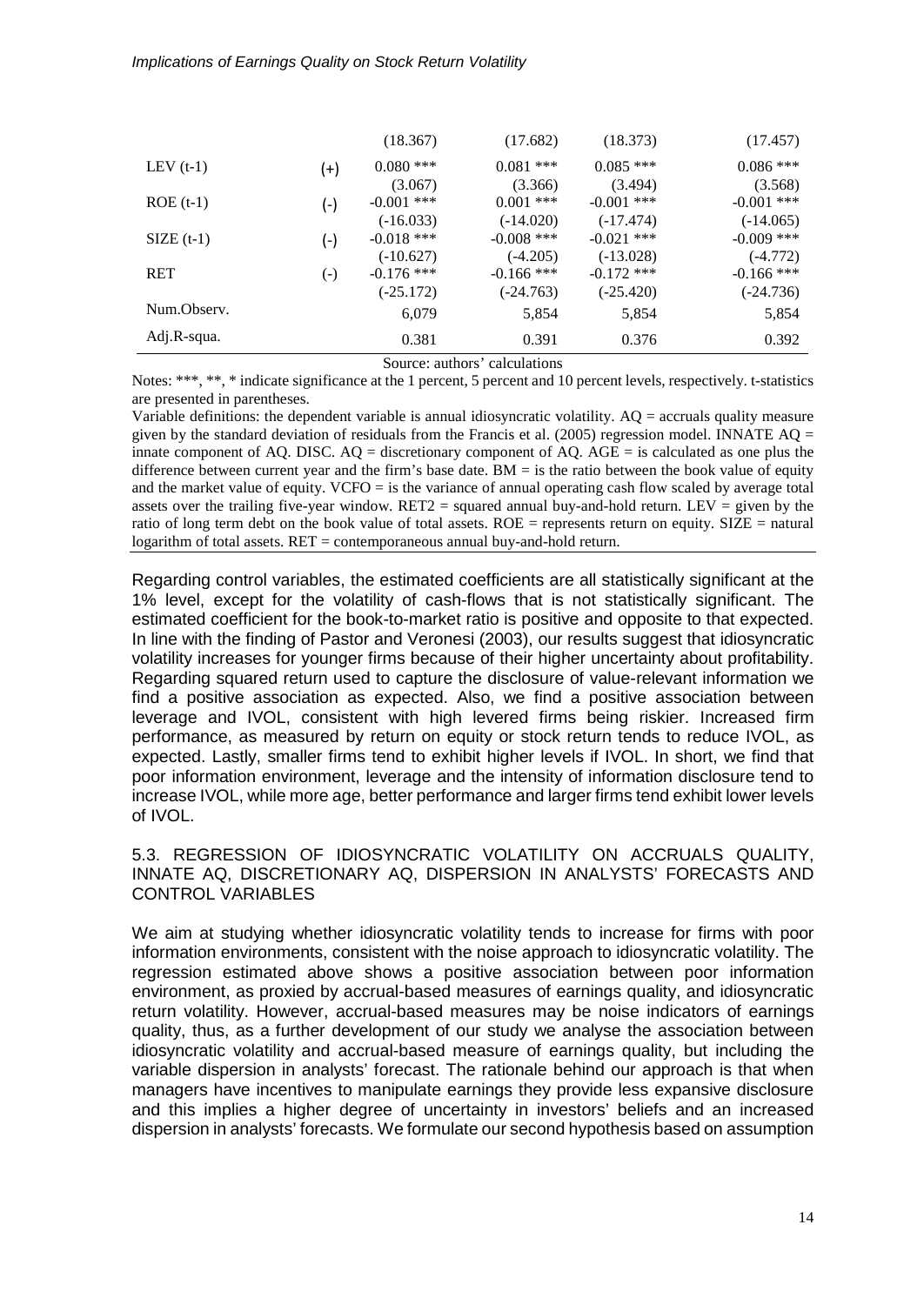that the association between idiosyncratic volatility and poor accrual-based measures is stronger for firms with a high dispersion in analysts' forecast.

We consider that firms with a higher dispersion in analysts' forecasts are likely to have poor information environments. This is so because when managers rely on accruals to communicate their private information they use all means to communicate the true firm performance to investors, thus reducing heterogeneity in analysts' beliefs about the performance of the firm.

To test the second hypothesis, we include in our regression a dummy variable, DISP, which is set to one for firms with annual analysts' forecast dispersion higher than 33rd percentile and set to zero for the remaining firms. For firms with DISP equal to one we expect to find a stronger positive association between poor accrual-based measures of earnings quality and IVOL. Specifically, we include in our regression a new term that results from multiplying the earnings quality measure by the dummy variable DISP. The estimated coefficient of this interaction term must be added to the estimated coefficient of the earnings quality measure for firms with DISP set to one. If our second hypothesis is true, the coefficient of this interaction term should be positive and statistically significant. Our results show strong evidence that the estimated coefficient is positive and statistically significant. Such evidence holds when using as measures of earnings quality accruals quality, or the innate component of AQ, or the discretionary component of AQ or when including simultaneously both the innate and the discretionary components of AQ.

| Dependent variable: Idiosyncratic volatility |                   |              |                         |                     |                                |  |  |
|----------------------------------------------|-------------------|--------------|-------------------------|---------------------|--------------------------------|--|--|
| Independent variables                        | Pred.<br>sign     | $EQ=AQ$      | <b>EQ= INNATE</b><br>AQ | $EQ = DISC$ .<br>AQ | $EQ = INNATE AQ$ ,<br>DISC. AQ |  |  |
| <b>INTERCEPT</b>                             |                   | $0.305$ ***  | $0.192$ ***             | $0.358***$          | $0.191$ ***                    |  |  |
|                                              |                   | (12.953)     | (6.378)                 | (17.752)            | (6.367)                        |  |  |
| $AQ(t-1)$                                    | $(+)$             | $0.470$ ***  |                         |                     |                                |  |  |
|                                              |                   | (5.792)      |                         |                     |                                |  |  |
| INNATE $AQ(t-1)$                             | $^{(+)}$          |              | $1.004$ ***             |                     | $1.022$ ***                    |  |  |
|                                              |                   |              | (6.361)                 |                     | (6.499)                        |  |  |
| DISC. $AQ(t-1)$                              | $(+)$             |              |                         | $0.263$ ***         | $0.269$ ***                    |  |  |
|                                              |                   |              |                         | (2.597)             | (2.675)                        |  |  |
| $DISP*AQ(t-1)$                               | $(+)$             | $0.183**$    |                         |                     |                                |  |  |
|                                              |                   | (2.111)      |                         |                     |                                |  |  |
| DISP*INNATE AQ (t-1)                         | $(+)$             |              | $0.249**$               |                     | $0.294$ ***                    |  |  |
|                                              |                   |              | (2.451)                 |                     | (2.901)                        |  |  |
| DISP*DISC $AQ(t-1)$                          | $(+)$             |              |                         | $0.284$ **          | $0.322**$                      |  |  |
|                                              |                   |              |                         | (1.987)             | (2.263)                        |  |  |
| <b>AGE</b>                                   | $\left( -\right)$ | $-0.001$ **  | $-0.001$ **             | $-0.001*$           | $-0.001$                       |  |  |
|                                              |                   | $(-1.962)$   | $(-2.116)$              | $(-1.766)$          | $(-1.397)$                     |  |  |
| $BTM(t-1)$                                   | $\left( -\right)$ | $0.042$ ***  | $0.039$ ***             | $0.040$ ***         | $0.042$ ***                    |  |  |
|                                              |                   | (8.791)      | (8.583)                 | (8.651)             | (9.106)                        |  |  |
| $VCF(t-1)$                                   | $(+)$             | 0.009        | 0.003                   | $0.013**$           | 0.004                          |  |  |
|                                              |                   | (1.273)      | (0.491)                 | (1.969)             | (0.569)                        |  |  |
| $RET2(t-1)$                                  | $(+)$             | $0.102$ ***  | $0.099$ ***             | $0.104$ ***         | $0.097$ ***                    |  |  |
|                                              |                   | (13.348)     | (13.622)                | (14.290)            | (13.350)                       |  |  |
| LEV $(t-1)$                                  | $(+)$             | $0.046**$    | $0.047**$               | $0.057$ ***         | $0.056$ ***                    |  |  |
|                                              |                   | (2.063)      | (2.264)                 | (2.720)             | (2.700)                        |  |  |
| $ROE(t-1)$                                   | $(-)$             | $0.001$ ***  | $-0.001$ ***            | $-0.001$ ***        | $-0.001$ ***                   |  |  |
|                                              |                   | $(-10.575)$  | $(-9.497)$              | $(-11.728)$         | $(-9.493)$                     |  |  |
| $SIZE(t-1)$                                  | $(-)$             | $-0.015$ *** | $-0.009$ ***            | $-0.017$ ***        | $-0.009$ ***                   |  |  |
|                                              |                   | $(-8.247)$   | $(-4.368)$              | $(-10.263)$         | $(-4.635)$                     |  |  |

**Table 4:** Regression of idiosyncratic volatility on accruals quality (AQ), innate AQ, discretionary AQ, dispersion in analysts' forecasts and control variables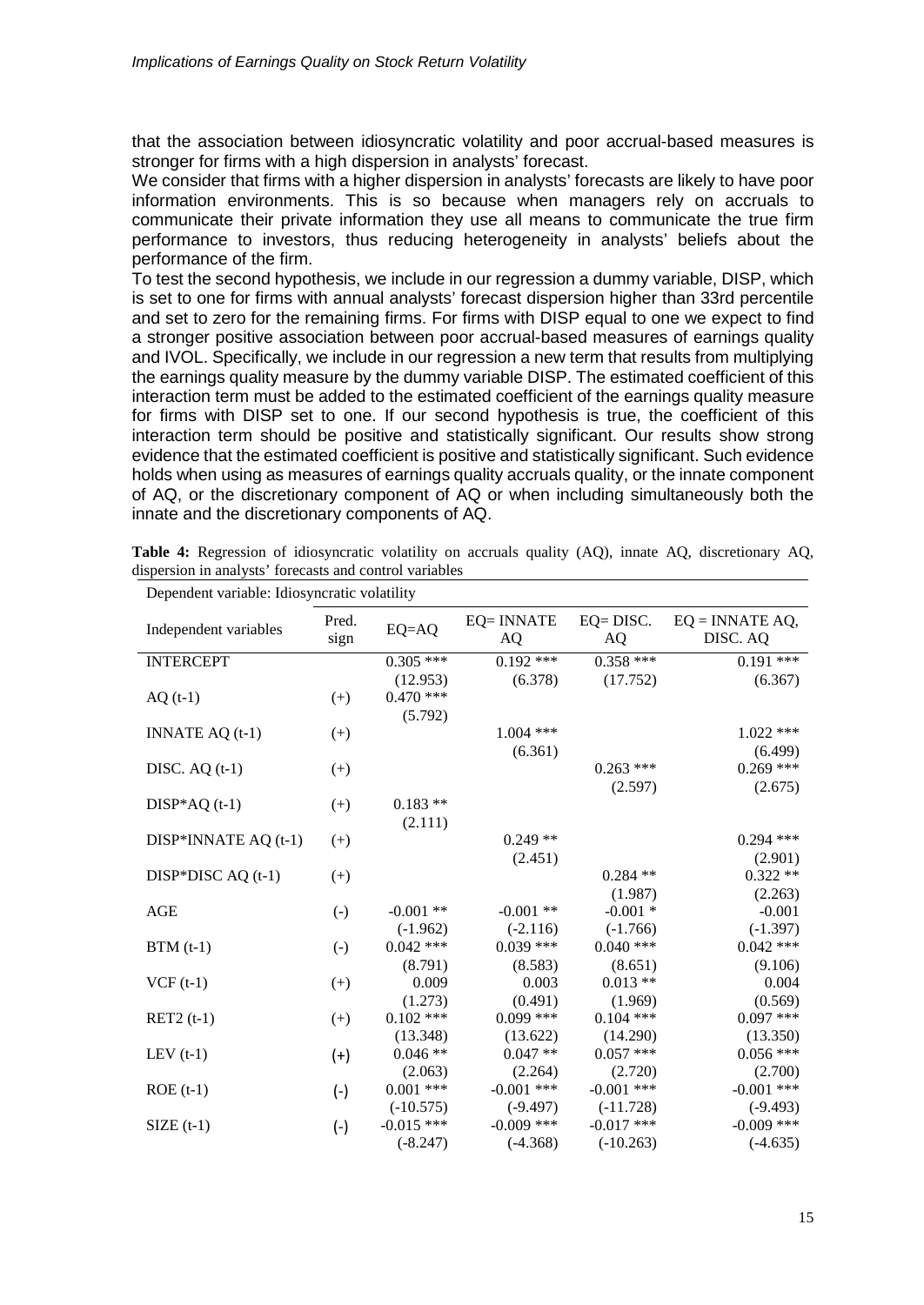#### *Implications of Earnings Quality on Stock Return Volatility*

| <b>RET</b>  | ( – ) | $-0.197$ ***<br>$(-25.384)$ | $-0.200$ ***<br>(-26.989) | $-0.202$ ***<br>$(-27.319)$ | $-0.198$ ***<br>$(-26.850)$ |
|-------------|-------|-----------------------------|---------------------------|-----------------------------|-----------------------------|
| Num.Observ. |       | 3.652                       | 3.583                     | 3.583                       | 3,583                       |
| Adj.R-squa. |       | 0.429                       | 0.449                     | 0.446                       | 0.455                       |

Source: authors' calculations

Notes: \*\*\*, \*\*, \* indicate significance at the 1 percent, 5 percent and 10 percent levels, respectively. t-statistics are presented in parentheses.

Variable definitions: the dependent variable is annual idiosyncratic volatility. AQ = accruals quality measure given by the standard deviation of residuals from the Francis et al. (2005) regression model. INNATE  $AQ =$ innate component of AQ. DISC.  $AQ =$  discretionary component of AQ. DISP = dummy variable which is set to one for firms with annual analysts' forecast dispersion higher than 33rd percentile and set to zero otherwise.  $AGE =$  is calculated as one plus the difference between current year and the firm's base date. BM = is the ratio between the book value of equity and the market value of equity. VCFO = is the variance of annual operating cash flow scaled by average total assets over the trailing five-year window. RET2 = squared annual buy-andhold return. LEV = given by the ratio of long term debt on the book value of total assets. ROE = represents return on equity. SIZE = natural logarithm of total assets. RET = contemporaneous annual buy-and-hold return.

Table 4 suggests that the positive association between accrual-based measures of earnings quality and IVOL is stronger for the subsample of firms with a high dispersion in analysts' forecast, because the coefficient of the interaction term is positive and statistically significant at the five percent level. This finding supports our second hypothesis and is consistent with the noise view of idiosyncratic volatility.

Regarding control variables, we find similar results to those described in the above regression, except for the five percent significance level of AGE and LEVERAGE.

### 5.4. TESTING THE NONLINEAR SPECIFICATION MODEL OF THE IVOL

In this section we develop further our first model. In order to test the likely nonlinear relation between IVOL and AQ we include, besides control variables, four dummy variables Q2, Q3, Q4 and Q5, identifying firms in accruals quality quintiles except for quintile one. We investigate if the estimated coefficients increase from the bottom quintile to the top quintile.

|                  | Pred.<br>sign      | Panel Fixed Effects (OLS) |            |             |       |  |  |  |
|------------------|--------------------|---------------------------|------------|-------------|-------|--|--|--|
|                  |                    | Coefficient               | Std. Error | t-Statistic | Prob. |  |  |  |
| <b>INTERCEPT</b> |                    | 0.376                     | 0.022      | 16.696      | 0.000 |  |  |  |
| $Q2(t-1)$        | $(+)$              | 0.008                     | 0.010      | 0.858       | 0.391 |  |  |  |
| $Q3(t-1)$        | $^{(+)}$           | 0.018                     | 0.010      | 1.860       | 0.063 |  |  |  |
| $Q4(t-1)$        | $^{(+)}$           | 0.042                     | 0.010      | 4.184       | 0.000 |  |  |  |
| $Q5(t-1)$        | $^{(+)}$           | 0.088                     | 0.011      | 7.990       | 0.000 |  |  |  |
| AGE              | $\left( -\right)$  | $-0.001$                  | 0.000      | $-5.241$    | 0.000 |  |  |  |
| $BM(t-1)$        | $(\text{-})$       | 0.035                     | 0.004      | 8.638       | 0.000 |  |  |  |
| $VCFO(t-1)$      | $(+)$              | 0.009                     | 0.007      | 1.221       | 0.222 |  |  |  |
| $RET2(t-1)$      | $(+)$              | 0.118                     | 0.006      | 18.527      | 0.000 |  |  |  |
| LEV $(t-1)$      | $^{(+)}$           | 0.083                     | 0.026      | 3.144       | 0.002 |  |  |  |
| $ROE(t-1)$       | $(\textnormal{-})$ | $-0.001$                  | 0.000      | $-16.614$   | 0.000 |  |  |  |
| $SIZE(t-1)$      | $(-)$              | $-0.018$                  | 0.002      | $-10.457$   | 0.000 |  |  |  |
| <b>RET</b>       | $(\textnormal{-})$ | $-0.176$                  | 0.007      | $-25.074$   | 0.000 |  |  |  |
| Num.Observ.      | 6,079              |                           |            |             |       |  |  |  |
| Adj.R-squa.      | 0.378              |                           |            |             |       |  |  |  |

**Table 5:** Testing the nonlinear specification model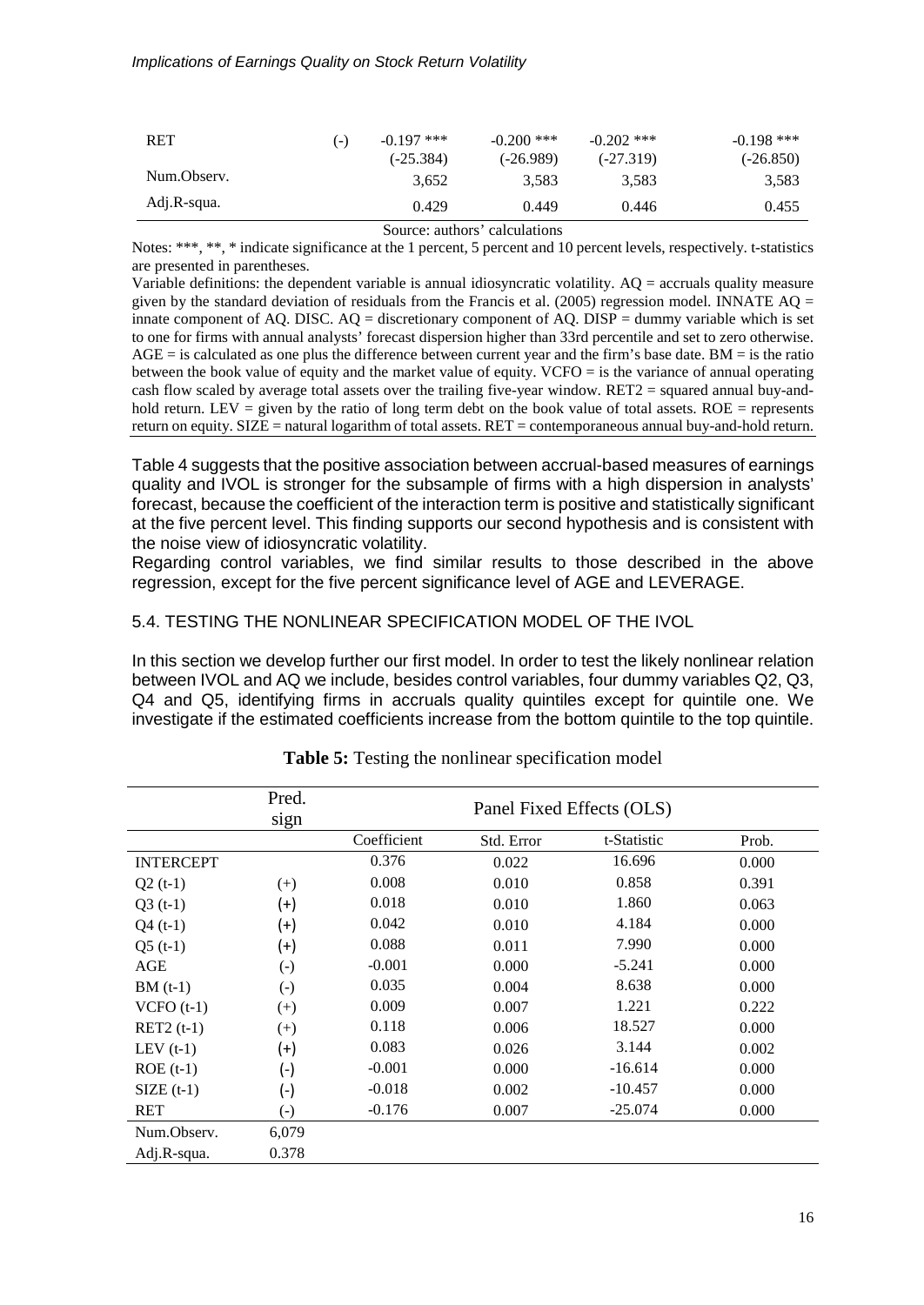#### Source: authors' calculations

Notes: Variable definitions: IVOL = annual idiosyncratic volatility.  $Qi =$  accruals dummy variable set to one for firms in quintile "i" and zero otherwise.  $AGE =$  is calculated as one plus the difference between current year and the firm's base date. BM = is the ratio between the book value of equity and the market value of equity. VCFO = is the variance of annual operating cash flow scaled by average total assets over the trailing five-year window. RET2 = squared annual buy-and-hold return. LEV = given by the ratio of long term debt on the book value of total assets. ROE = represents return on equity. SIZE = natural logarithm of total assets. RET = contemporaneous annual buy-and-hold return.

Table 5 reports that the estimated coefficients relative to the quintile dummies (Q2 to Q5) are all positive and statistically significant, except for Q2. Given that these estimated parameters reflect differences in the mean IVOL relative to quintile 1, which includes firms with better accruals quality, then all groups, except for Q2, exhibit higher mean IVOL than Q1. Moreover, the relationship between AQ and IVOL is nonlinear because we observe a non-significant change in IVOL between the first and the second quintile while there is a substantial increase in the mean IVOL for the other quintiles, especially for the fourth and fifth quintiles.

Thus, the results are consistent with our third hypothesis that the positive association between poor AQ and IVOL is stronger for firms in higher level quintiles. Therefore, accruals quality is an effective indicator of poor earnings quality because firms with high values of AQ, which represent more volatile abnormal accruals, exhibit higher levels of IVOL. This means that high volatile abnormal accruals identify firms with poor public information which provides an informational advantage to informed investors. In addition, we suggest that this high level of AQ results from poor information environments, otherwise managers would disclose additional information in order to reduce the dispersion in beliefs among market participants.

### 6. CONCLUSIONS

In this research, we report evidence on a statistically significant positive association between poor information environments and firm-specific return volatility. Therefore, our study emphasizes that improving the quality of a firm's information environment reduces firm-specific return volatility. However, accruals may also be used to communicate private information. Such use of accruals is assumed to improve the quality of the firm's information environment. To overcome this issue we develop a method that consists in adding to accrual-based measures a new proxy that allows to separate firms by their prevalent motivation to use accruals. Using this method we arrive to the finding that combining accrual-based measures and the dispersion in analysts' forecasts, which we use as a proxy for the quality of the firm's information environment, results in a stronger association between the firm's information environment and idiosyncratic volatility. This finding contributes to the debate on whether firm-specific return volatility captures more firmspecific information being impounded in stock prices or essentially reflects noise. Our study supports the noise approach of idiosyncratic volatility, meaning that such volatility tends to reflect mainly noise.

This study also provides some results regarding the impact of control variables. Our tests show that, in the case of UK firms listed on the London Stock Exchange, smaller and younger firms, firms with increased information disclosure and more levered exhibit higher levels of firm-specific volatility, while a better performance tends to reduce such volatility.

Overall, our finding supporting the noise view of idiosyncratic volatility emphasizes the importance of improving the firms' information environment in order to reduce stock return volatility. Additionally, our results suggest that combining accrual-based measures of earnings quality with the dispersion in analysts' forecasts provides a better indicator of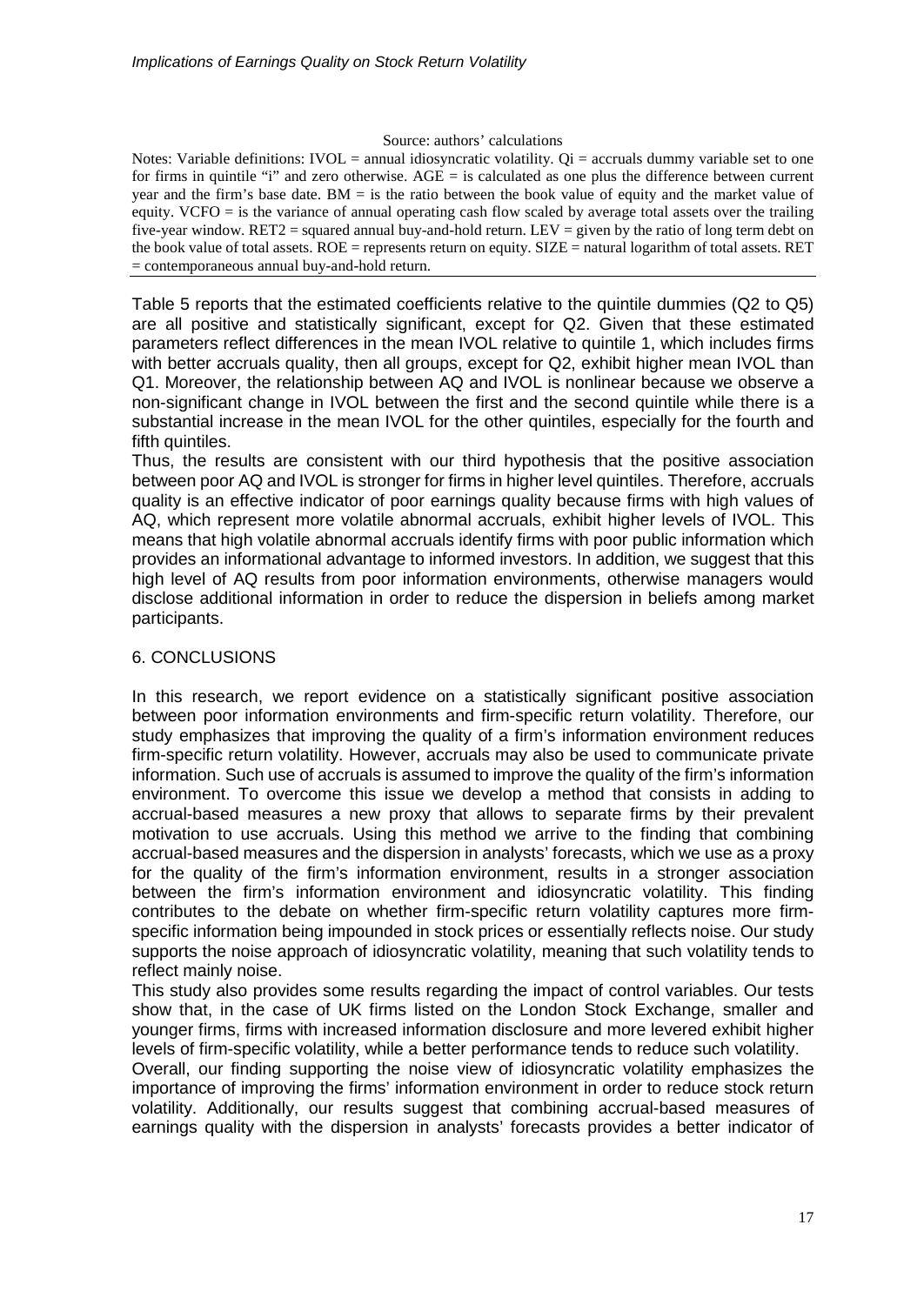earnings quality. Those findings can be useful for a number of economic agents including investors in general, managers, auditors, regulators, policy makers and academics.

# **7. REFERENCES**

- Aabo, T., Pantzalis, C. and Park, J. (2017) 'Idiosyncratic Volatility: An Indicator of Noise<br>Trading?', Journal of Banking and Finance. Vol. 75, pp.136–151. Journal of Banking and Finance, Vol. 75, pp.136–151. doi:10.1016/j.jbankfin.2016.11.003.
- Ang, A., Hodrick, R., Xing, Y. and Zhang, X. (2006) 'The Cross-Section of Volatility and Expected Returns', *The Journal of Finance,* Vol. 61 No. 1, pp.259-299. doi[:10.1111/j.1540-6261.2006.00836.x.](http://dx.doi.org/10.1111/j.1540-6261.2006.00836.x)
- Ang, A., Hodrick, R., Yuhang, X. and Zhang, X. (2009) 'High Idiosyncratic Volatility and Low Returns: International and Further U.S. Evidence', *Journal of Financial Economics,* Vol. 91 No. 1, pp.1–23. doi[:10.1016/j.jfineco.2007.12.005.](https://doi.org/10.1016/j.jfineco.2007.12.005)
- Angelidis, T. and Tessaromatis, N. (2008) 'Idiosyncratic Volatility and Equity Returns: UK Evidence', *International Review of Financial Analysis,* Vol. 17 No. 3, pp.539–556. doi:10.1016/j.irfa.2006.10.006.
- Badertscher, B., Collins, D. and Lys, T. (2012) 'Discretionary Accounting Choices and the Predictive Ability of Accruals with Respect to Future Cash Flows', *Journal of Accounting and Economics,* Vol. 53 No. 1-2, pp.330-352. doi:10.1016/j.jacceco.2011.11.003.
- Bali, T., Cakici, N., Yan, X. and Zhang, Z. (2005) 'Does Idiosyncratic Risk Really Matter?', *Journal of Finance,* Vol. 60 No. 2, pp.905–929. doi[:10.1111/j.1540-6261.2005.00750.x.](http://dx.doi.org/10.1111/j.1540-6261.2005.00750.x)
- Bali, T. and Cakici, N. (2008) 'Idiosyncratic Volatility and the Cross Section of the Expected Returns', *Journal of Financial and Quantitative Analysis,* Vol. 43 No. 1, pp.29–58. doi[:10.1017/S002210900000274X.](http://dx.doi.org/10.1017/S002210900000274X)
- Bhattacharya, N., Desai, H. and Venkataraman, K. (2013) 'Does Earnings Quality Affect Information Asymmetry? Evidence from Trading Costs', *Contemporary Accounting Research,* Vol. 30 No. 2, pp.482-516.
- Brown, G. and Kapadia, N. (2007) 'Firm-Specific Risk and Equity Market Development',<br>Journal of Financial Economics. Vol. 84 No. 2. pp.358-388. *Journal of Financial Economics,* Vol. 84 No. 2, pp.358-388. doi[:10.1016/j.jfineco.2006.03.003.](http://dx.doi.org/10.1016/j.jfineco.2006.03.003)
- Campbell, J., Lettau, M., Malkiel, B. and Xu, Y. (2001) 'Have Individual Stocks Become More Volatile? An Empirical Exploration of Idiosyncratic Risk', *Journal of Finance,* Vol. 56 No. 1, pp.1–43. doi:10.1111/0022-1082.00318.
- Cao, C., Simin, T. and Zhao, J. (2008) 'Can Growth Options Explain the Trend in Idiosyncratic Risk?', *The Review of Financial Studies,* Vol. 21 No. 6, pp.2599–2633. doi[:10.1093/rfs/hhl039.](https://doi.org/10.1093/rfs/hhl039)
- Cerqueira, A. and Pereira, C. (2015) 'Accounting Accruals and Information Asymmetry in Europe', *Prague Economic Papers,* Vol. 24 No. 6, pp.638–661. doi:10.18267/j.pep.528.
- Cerqueira, A. and Pereira, C. (2017) 'Accruals Quality, Managers' Incentives and Stock Market Reaction: Evidence from Europe', *Applied Economics,* Vol. 49 No. 16, pp.1606– 1626. doi:10.1080/00036846.2016.1221047.
- Chang, E. and Dong, S. (2006) 'Idiosyncratic Volatility, Fundamentals, and Institutional Herding: Evidence from Japanese Stock Market', *Pacific-Basin Finance Journal,* Vol. 14 No. 2, pp.135–154. doi[:10.1016/j.pacfin.2005.09.001.](https://doi.org/10.1016/j.pacfin.2005.09.001)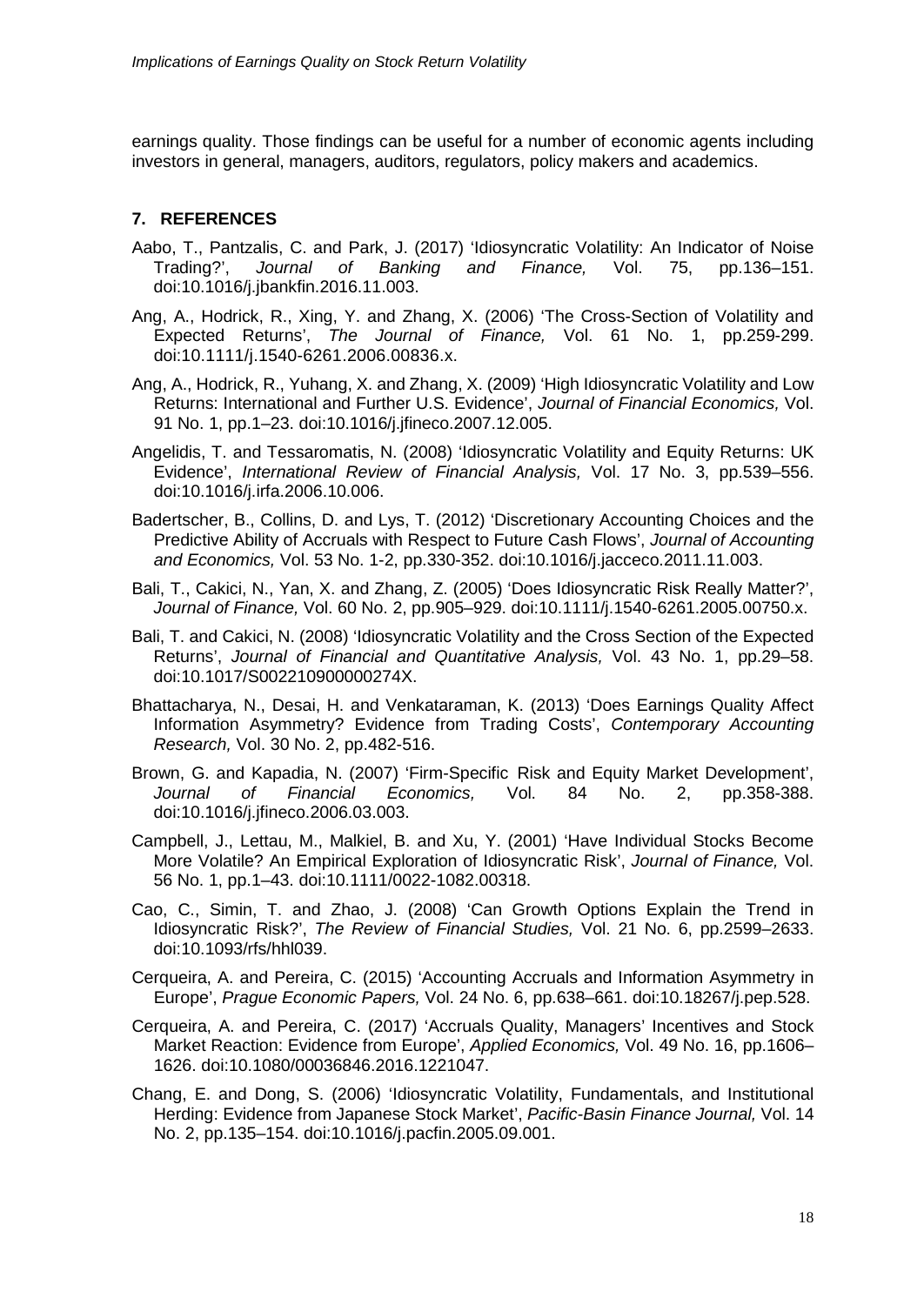- Chen, C., Huang, A. and Jha, R. (2012) 'Idiosyncratic Return Volatility and the Information Quality Underlying Managerial Discretion', *Journal of Financial and Quantitative Analysis,* Vol. 47 No. 4, pp.873-899. doi:10.1017/S002210901200018X.
- Chen, S., Lin, W., Chang, S. and Lin, C. (2013) 'Information Uncertainty, Earnings Management and Long-Run Stock Performance Following Initial Public Offerings', *Journal of Business, Finance and Accounting,* Vol. 49 No. 9-10, pp.1126-1154. doi:10.1111/jbfa.12046.
- Dechow, P. and Dichev, I. (2002) 'The Quality of Accruals and Earnings: the Role of Accrual Estimation Errors', *The Accounting Review*, Vol. 77 (Supplement), pp.35-59. doi[:10.2308/accr.2002.77.s-1.35.](http://dx.doi.org/10.2308/accr.2002.77.s-1.35)
- Dechow, P., Ge, W. and Schrand, C. (2010) 'Understanding Earnings Quality: a Review of the Proxies, their Determinants and their Consequences', *Journal of Accounting and Economics,* Vol. 50 No. 2-3, pp.344-401. doi:10.1016/j.jacceco.2010.09.001.
- Dechow, P., Sloan, R. and Sweeney, A. (1995) 'Detecting Earnings Management', *The Accounting Review,* Vol. 70 No. 2, pp.193-225.
- Easley, D. and O'Hara, M. (2004) 'Information and the Cost of Capital', *Journal of Finance,* Vol. 59 No. 4, pp.1553-1583. doi:10.1111/j.1540-6261.2004.00672.x.
- Ewert, R. and Wagenhofer, A. (2011) 'Earnings Quality Metrics and What They Measure', Working Paper, August. University of Graz.
- Fama, E., and K. French. 1997. "Industry Costs of Equity." *Journal of Financial Economics* 43 (2): 153-193. doi[:10.1016/S0304-405X\(96\)00896-3.](http://dx.doi.org/10.1016/S0304-405X(96)00896-3)
- Fama, E. and French, K. (2004) 'The Capital Asset Pricing Model: Theory and Evidence', *The Journal of Economic Perspectives,* Vol. 18 No. 3, pp.25-46. doi[:10.1257/0895330042162430.](http://dx.doi.org/10.1257/0895330042162430)
- Ferreira, M. and Laux, P. (2007) 'Corporate Governance, Idiosyncratic Risk, and Information Flow', *Journal of Finance,* Vol. 62 No. 2, pp.951–989. doi:10.1111/j.1540- 6261.2007.01228.x.
- Fink, J., Fink, K., Grullon, G. and Weston, J. (2010) 'What Drove the Increase in Idiosyncratic Volatility During the Internet Boom?', *Journal of Financial and Quantitative Analysis,* Vol. 45 No. 5, pp.1253–1278. doi:10.1017/S0022109010000487.
- Foucault, T., Sraer, D. and Thesmar, D. (2011) 'Individual Investors and Volatility', *Journal of Finance,* Vol. 66 No. 4, pp.1369–1406. doi[:10.1111/j.1540-6261.2011.01668.x.](http://dx.doi.org/10.1111/j.1540-6261.2011.01668.x)
- Francis, J., LaFond, R., Olsson, P. and Schipper, K. (2005) 'The Market Pricing of Accruals Quality', *Journal of Accounting and Economics,* Vol. 39 No. 2, pp.295-327. doi:10.1016/j.jacceco.2004.06.003.
- Goetzmann, W. and Kumar, A. (2008) 'Equity Portfolio Diversification', *Review of Finance,* Vol. 12 No. 3, pp.433-463. doi:10.1093/rof/rfn005.
- Goyal, A. and Santa-Clara, P. (2003) 'Idiosyncratic Risk Matters', *Journal of Finance,* Vol. 58 No. 3, pp.975-1007. doi[:10.1111/1540-6261.00555.](http://dx.doi.org/10.1111/1540-6261.00555)
- Gujarati, D. (2004) '*Basic Econometrics'* 4th edn,, McGraw-Hill Book Company, New York.
- Hou, K. and Loh, R. (2016) 'Have We Solved the Idiosyncratic Volatility Puzzle?', *Journal of Financial Economics,* Vol. 121 No. 1, pp.167-194. doi:10.1016/j.jfineco.2016.02.013.
- Hutton, A., Marcus, A. and Tehranian, H. (2009) 'Opaque Financial Reports,  $R^2$ , and Crash Risk', *Journal of Financial Economics,* Vol. 49 No. 1, pp.67-86. doi:10.1016/j.jfineco.2008.10.003.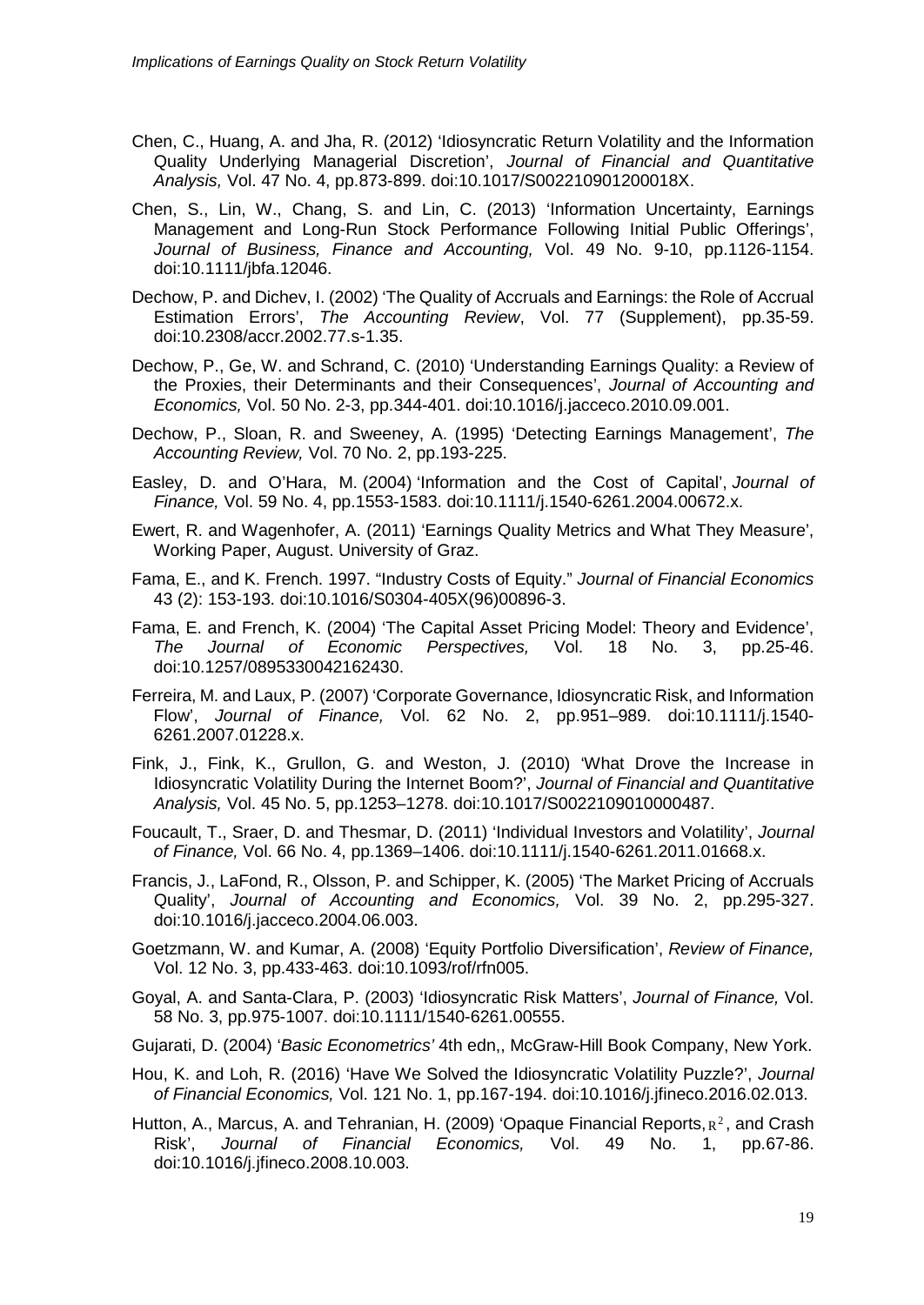- Jiang, H. and Sun, Z. (2014) 'Dispersion in Beliefs Among Active Mutual Funds and the Cross-Section of Stock Returns', *Journal of Financial and Economics,* Vol. 114 No. 2, pp.341-365. doi:10.1016/j.jfineco.2014.06.003.
- Jones, J. (1991) 'Earnings Management During Import Relief Investigation', *Journal of Accounting Research,* Vol. 29 No.2, pp.193-228. doi[:10.2307/2491047.](http://dx.doi.org/10.2307/2491047)
- Kelly, P. (2014) 'Information Efficiency and Firm-Specific Return Variation', *Quarterly Journal of Finance,* Vol. 4 No. 4, 1450018, pp.1–44. doi[:10.1142/S2010139214500189.](http://dx.doi.org/10.1142/S2010139214500189)
- Kothari, S., Leone, A. and Wasley, C. (2005) 'Performance Matched Discretionary Accrual Measures', *Journal of Accounting and Economics,* Vol. 39 No. 1, pp.163–197. doi:10.1016/j.jacceco.2004.11.002.
- Krishnaswami, S. and Subramaniam, V. (1999) 'Information Asymmetry, Valuation, and the Corporate Spin-off Decision', *Journal of Financial Economics,* Vol. 53 No. 1, pp.73–112. doi[:10.1016/S0304-405X\(99\)00017-3.](http://dx.doi.org/10.1016/S0304-405X(99)00017-3)
- Lehman, B. (1990) 'Residual Risk Revisited', *Journal of Econometrics,* Vol. 45 No. 1-2, pp.71-97. doi[:10.1016/0304-4076\(90\)90094-A.](http://dx.doi.org/10.1016/0304-4076(90)90094-A)
- Li, B., Rajgopal, S. and Venkatachalam, M. (2014)  $R^2$  and Idiosyncratic Risk Are Not Interchangeable', *Accounting Review,* Vol. 89 No. 6, pp.2261-2295*.* doi:10.2308/accr-50826.
- Lintner, J. (1965) 'The Valuation of Risk Assets and the Selection of Risky Investments in Stock Portfolios and Capital Budgets', *Review of Economics and Statistics,* Vol. 47 No. 1, pp.13–37. doi[:10.2307/1924119.](http://dx.doi.org/10.2307/1924119)
- Liu, B. and Di Orio, A. (2016) 'The Pricing of Idiosyncratic Volatility: An Australian Study', *Australian Journal of Management,* Vol. 41 No. 2, pp.353–375. doi[:10.1177/0312896214541554.](http://dx.doi.org/10.1177/0312896214541554)
- Lobo, G. and Song, M. and Stanford, M. (2012) 'Accruals Quality and Analyst Coverage', *Journal of Banking and Finance,* Vol. 36 No. 2, pp.497–508. doi[:10.1016/j.jbankfin.2011.08.006](http://dx.doi.org/10.1016/j.jbankfin.2011.08.006)
- Malkiel, B. and Xu, Y. (2006) 'Idiosyncratic Risk and Security Returns. University of Texas at Dallas'. Working paper.
- Markowitz, H. (1959) 'Portfolio Selection: Efficient Diversification of Investments', Cowles Foundation Monograph No. 16. New York: John Wiley & Sons, Inc.
- McNichols, M. (2002) 'Discussion of the Quality of Accruals and Earnings: the Role of Accrual Estimation Errors', *The Accounting Review,* Vol. 77 (Supplement), pp.61-69. doi[:10.2308/accr.2002.77.s-1.61.](http://dx.doi.org/10.2308/accr.2002.77.s-1.61)
- Merton, R. (1987) 'A Simple Model of Capital Market Equilibrium with Incomplete Information', *Journal of Financed,* Vol. 42 No. 3, pp. 483-510. doi[:10.1111/j.1540-](http://dx.doi.org/10.1111/j.1540-6261.1987.tb04565.x) [6261.1987.tb04565.x.](http://dx.doi.org/10.1111/j.1540-6261.1987.tb04565.x)
- Morck, R., Yeung, B. and Yu, W. (2000) 'The Information Content of Stock Markets: Why Do Emerging Markets Have Synchronous Stock Price Movements?', *Journal of Financial Economics* 58d, Vol. 1-2, pp.d215-260. doi:10.1016/S0304-405X(00)0007d1-d4.
- Pastor, L. and Veronesi, P. (2003) 'Stock Valuation and Learning about Profitability' *Journal of Finance,* 58 (5): 1749–1789. doi[:10.1111/1540-6261.00587.](http://dx.doi.org/10.1111/1540-6261.00587)
- Rajgopal, S. and Venkatachalam, M. (2011) 'Financial Reporting Quality and Idiosyncratic Return Volatility', *Journal of Accounting and Economics,* Vol. 51 No. 1-2, pp. 1–20. doi:10.1016/j.jacceco.2010.06.001.